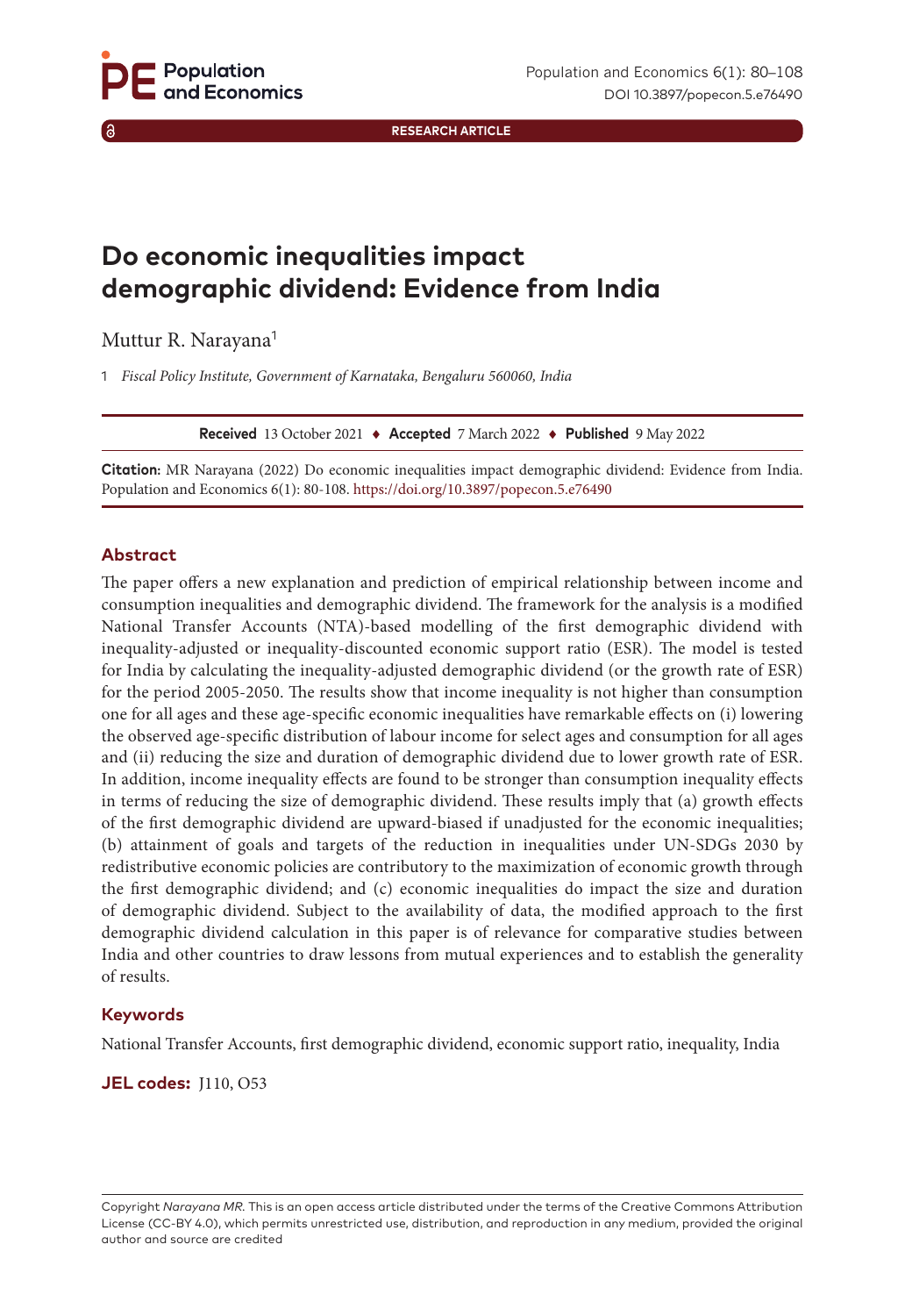### **1. Introduction**

India's age structure transition from present to 2100 shows the highest share of working-age population (aged 19-60). If educated, healthy, skillful, gainfully and fully employable, an increasing share of working age population shall result in generation of productive income and its resultant consumption, savings and investment in the economy. This is contributory to higher economic growth in terms of higher growth rate of national income. This process of demographically-induced economic growth, driven by age structure transition, is called potential demographic dividend. However, in real economies, full economic conditions for the realization or reaping potential demographic dividend may not be in place. Consequently, potential demographic dividend may remain a policy objective or target to be attained.<sup>1</sup>

Economic inequalities in the distribution of income and consumption are ubiquitous in real economies, irrespective of their levels of economic growth and development. The impact of inequalities on welfare, poverty and growth is well studied (Handbook of Income…, 2000, 2015; Ahluwalia 1976). Also, well known literature is available on ageing and inequalities (income, wealth and health) in different countries (Deaton and Paxson 1998; Ihle and Siebert-Meyerhoff 2017; OECD, 2019). However, the impact of inequalities on demographic dividend – especially the way inequalities operate through in economic systems and impact demographic dividend – is less studied. This research gap is evident, for instance, in studies on India's demographic dividend, such as, Narayana (2015), Ladusingh and Narayana (2011) and Misra and Mourya (2021). This calls for modeling the economic inequality effects on demographic dividend to explain and predict the positive (promotional) or negative (deterrent) role of inequalities on demographic dividend. In this paper, the author tries to answer this question using the National Transfer Accounts (NTA) methodology.

NTA is a unique methodology that incorporates demographic variables into macroeconomic and income distribution analyses. Essentially, NTA provides with an aggregate framework for introduction of age into National Income and Product Accounts (NIPA). This framework treats an individual as a fundamental unit of analysis and gives quantitative estimates of resource inflows (e.g., labour and non-labour incomes) and outflows (e.g., consumption and savings) by age. This approach recognizes that production and consumption of goods and services differ by age or age groups. Further, the inflows and outflows are extended to the public (or general government) and private (i.e., households and corporate) sectors and allocation of resources is accounted for transfers and asset-based reallocations. Thus, NTA provides an aggregate accounting framework of all inter-age flows of resources that is consistent with NIPA in an accounting year.<sup>2</sup> Theoretical and empirical studies based

<sup>1</sup> For instance, India's National Education Policy 2020 (Government of India 2020a) reflects the needs of human capital by emphasizing on investments in education development from the early childhood to higher education. If implemented successfully, this policy shall be contributory for reaping India's future demographic dividend.

<sup>2</sup> As per NIPA, the net disposable income for an age group consists of the income earned as part of the productive process, net property income earned from holding financial assets and liabilities, net transfers. Net disposable income is equal to public and private consumption of the age groups plus saving. Thus, full NTA include savings account. Further, a complete set of NTA also includes three additional sub-accounts: an account that documents bequests and other wealth transfers; an account of holding gains that incorporates changes in assets prices and the value of transfer systems; and a balance sheet that reports both assets and transfer wealth. Boundaries of NTA constructions of the savings and other subaccounts are expanded by NTA Network researchers (United Nations 2013; 51-52 pp). India's NTA constructions are not yet expanded to the savings and other subaccounts. These theoretical foundations of NTA are analysed by Mason and Lee (2011a).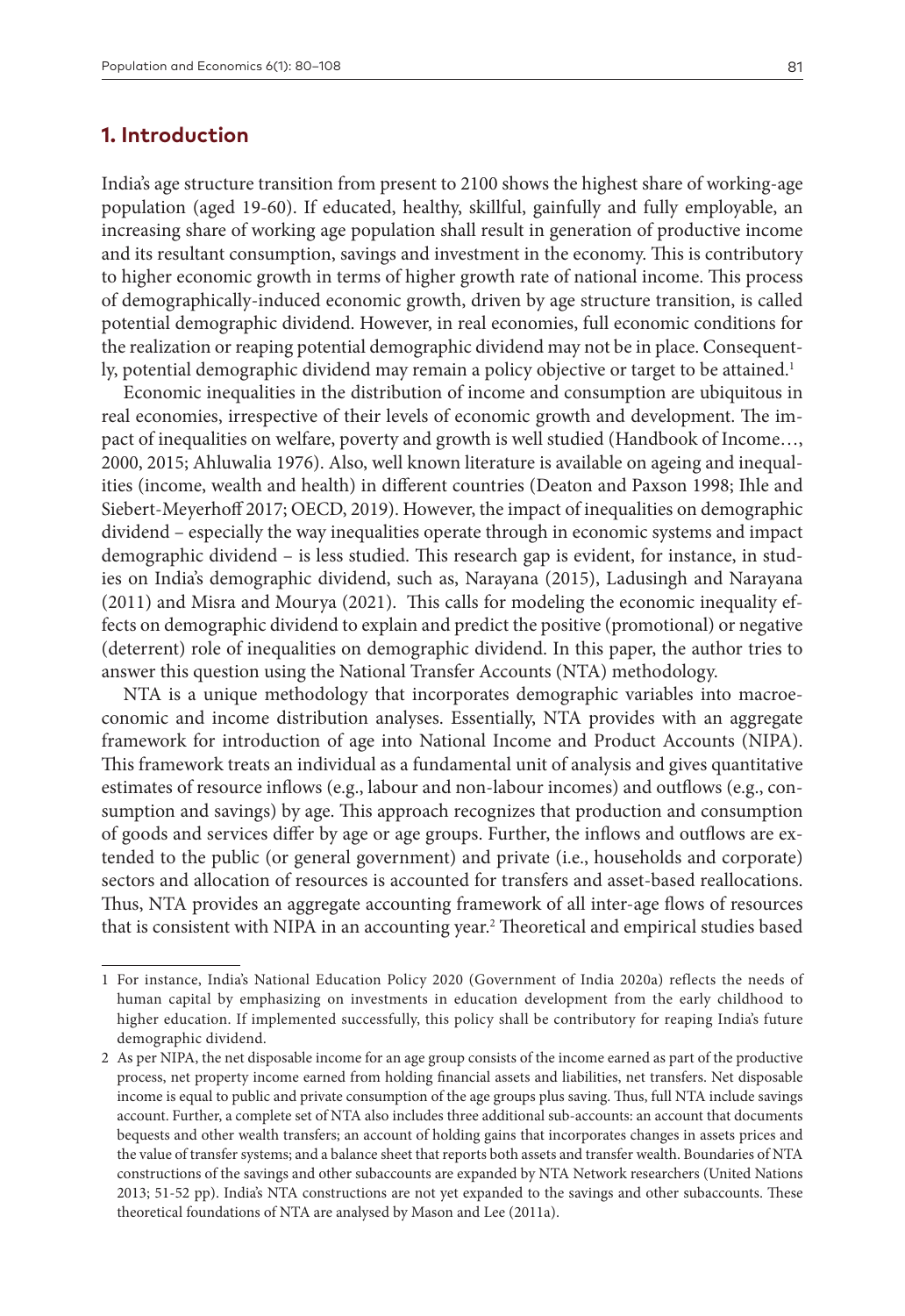on the NTA methodology are diversified in global and country-specific contexts. These studies are published in the seminal work of Lee and Mason (2011b). All knowledge-resources are continuously updated at NTA website (www.ntaccounts.org) for public accessibility at global level.1 These knowledge resources show the policies which can be supported by NTA in demographically divergent countries and in different policy areas like population ageing, health and education, fiscal sustainability, welfare support systems and COVID-19 impacts.

An elaborate international study on the demographic dividend in the NTA framework is Mason et al. (2017). This study explains the methodology of modeling and estimation of the demographic dividend in international contexts. Demographic dividend is distinguished between the first demographic dividend (FDD) and second demographic dividend. Using NTA age profiles from 60 countries, and approximating those profiles for additional 106 countries, estimates of the FDD for 166 countries have been obtained. The results show that at the global level and over the period from 1950 to 2100, the duration of FDD is about 50 years and contributes to about 0.3 to 0.5 percentage points per year to growth in per capita income (measured by income per equivalent consumer). Further, the results show interesting inter-continental variations in the duration and contributions. For instance, the duration of FDD for Asia is 58 years and the contribution to the growth in per capita income is 0.607 percentage points per year. This is a contrast with Africa which has a longer duration (92 years) and a smaller contribution (0.373 percentage points per year) and Europe which has a shorter duration (38 years) and a lesser contribution (0.376 percentage points per year). Most recently, using NTA first demographic dividend model, Mason et al. (2022) offer evidence for positive impact of age structure transition (over the period 2002-2060) on economic growth in low and middle income countries but not in high and upper middle countries. Over the next 30 years, the differential growth effects of age structure transition may lead to convergence in living standards around the world such that "the projected difference in population-driven per capita consumption growth between the low-income countries and the high-income and upper-middle income countries will be about one percent per annum" (Mason et al. 2022: 15)<sup>2</sup>.

Economic inequalities by socio-economic status (SES) have been studied in NTA framework for different countries. For instance, Rosero-Bixby et al. (2016) have studied the inequality in three Latin American countries (Mexico, Costa Rica and Ecuador at different two points). Using NTA profiles, they explain the differences in inequality across countries, nature of redistributive public transfers, inequality by age and impact on population ageing on inequality. Their approach calculates the age profiles of labour income and consumption by controlling for SES (proxied by education level of household head) of individuals. One surprising finding of this study is negative Gini coefficient for the labour income at younger ages in all three countries because the lower SES youngsters have more labour income than higher SES persons. In contrast, the consumption Gini is found to be positive for all ages in all countries. Overall results shows that population ageing may increase inequalities because

<sup>1</sup> A new web-based global resources on *Demographic Dividend: Investing in Human Capital*, jointly hosted by John Hopkins Bloomberg School of Public Health and Bill and Melinda Gates Institute for Population and Reproductive Health, is available at:<https://demographicdividend.org/>

<sup>2</sup> Demographic dividend is analysed in a non-NTA framework as well. See, for instance, Bloom (2012) and Bloom et al. (2003).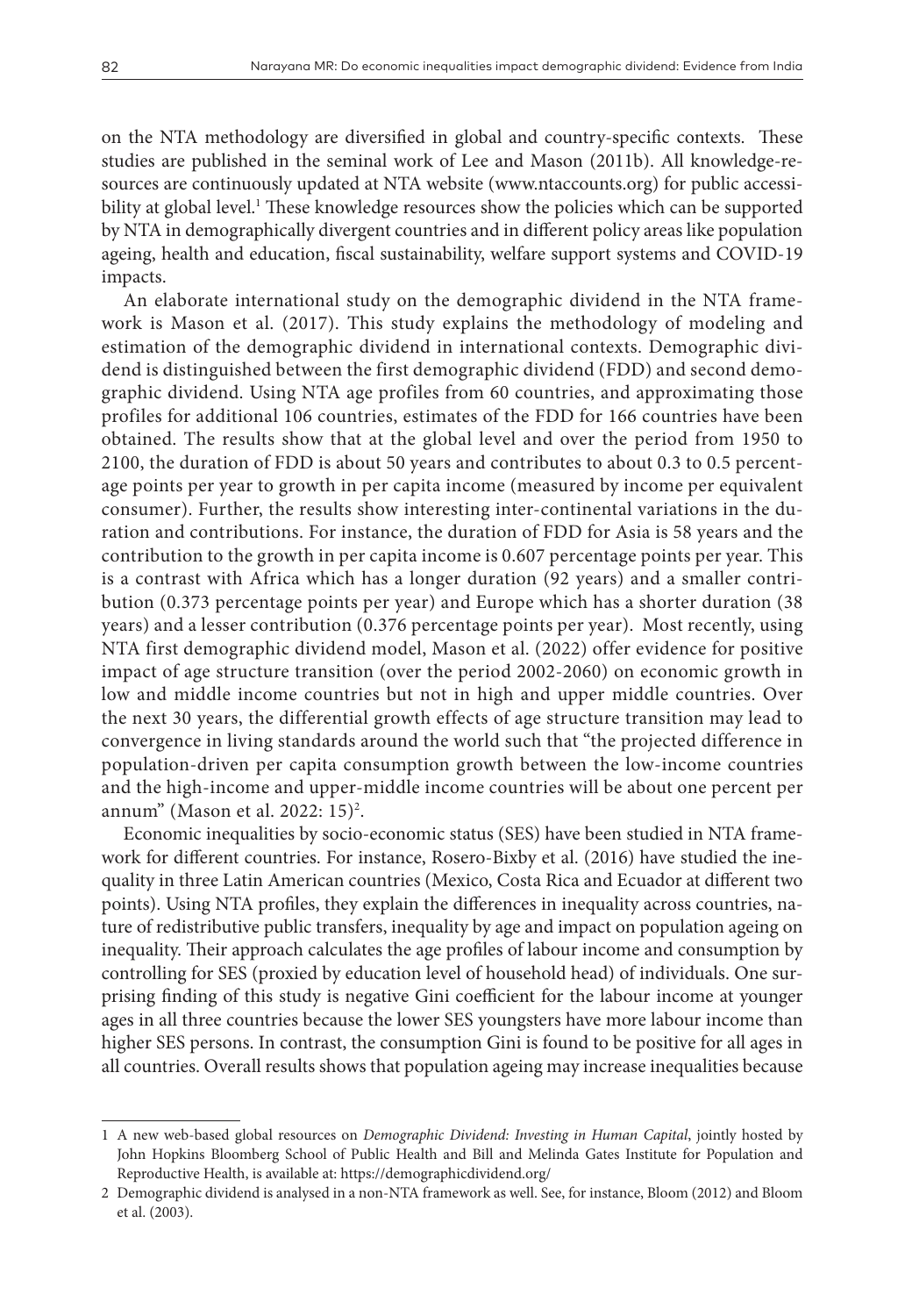inequality in income sources increases by age and retirement pensions and asset income are highly unequal.

A latest study on NTA-based economic inequalities by the socio-economic status is Donehower et al. (2021). Inequalities are measured by controlling for education status of a household head (as a proxy of socio-economic status of households) and distinguished by male and female categories and secondary distribution of income through public transfers to answer three interesting questions: 1) what does the generational economy look like by age, sex, socioeconomic status, etc.? 2) how different is inequality by age group? 3) are transfer systems increasing or decreasing inequality? Using the annual time series data for USA for 1981-2018, this study finds evidence for changing inequalities (measured by means or medians at each age) in the quintile distribution of labour income, consumption, public transfers and other variables. For instance, a comparison of the ratio of  $1<sup>st</sup>$  quintile to  $5<sup>th</sup>$ quintile distribution of the variables in 1992 and 2017 shows interesting age patterns. First, the ratios for distribution of labour income ranged from about 2 to 3 in 1992 and about 2 to 7 in 2017, especially the ratios rising for older age (60-70 years and above) in 1992. In contrast, the ratios for distribution of consumption ranged between 1 and 2 in both years. This indicated that the inequality in labour income has a bigger effect than the consumption one. Second, in the presence of net public transfers, the ratios for labour income distribution decline below 2 in both years. This implied the inequality-reducing effects of public transfer system, especially for older ages.

Inequalities have been studied in India with a focus on income and consumption inequalities by various socio-economic dimensions. The latest comprehensive review of income, consumption and wealth inequalities in India is Himanshu (2019) in terms of horizontal inequalities based on social groups (i.e., caste), class, religion, gender, and location (i.e., between rural and urban areas and between states) from 1983 through 2011-12. Inequalities have also been studied in India in the context of economic growth (Government of India 2020b). This macro approach correlates inequality and per-capita income with select socio-economic outcome indicators, such as health, education, life expectancy, infant mortality, birth and death rates, fertility rates, crime, drug usage and mental health. However, inequalities by age and impact of inequalities on demographic dividend are still research gaps in India's studies on economic inequalities.

This paper draws lessons from the above NTA literature to offer a new explanation and prediction of empirical relationship between the income and consumption inequalities by age (in brief, income inequality and consumption inequality) and demographic dividend with specific reference to India. Unlike the mentioned above approaches to inequality by the socio-economic status, this paper approaches to use the overall inequality by age where distribution of an NTA-variable is calculated across all individuals at each age. Overall inequality approach is used in Narayana (2021) for analysis of equity of living generations in India. This paper uses the overall inequality approach to answering the following new research questions on India's demographic dividend:

- a) Are there unique patterns of age specific economic inequalities?
- b) How does inequality relate to and impact the demographic dividend?
- c) Will a higher inequality result in shorter and smaller demographic dividend? If yes, will income inequality have a stronger effect than consumption inequality on demographic dividend?
- d) Will combined effects of income and consumption inequalities be stronger than individual inequality effect?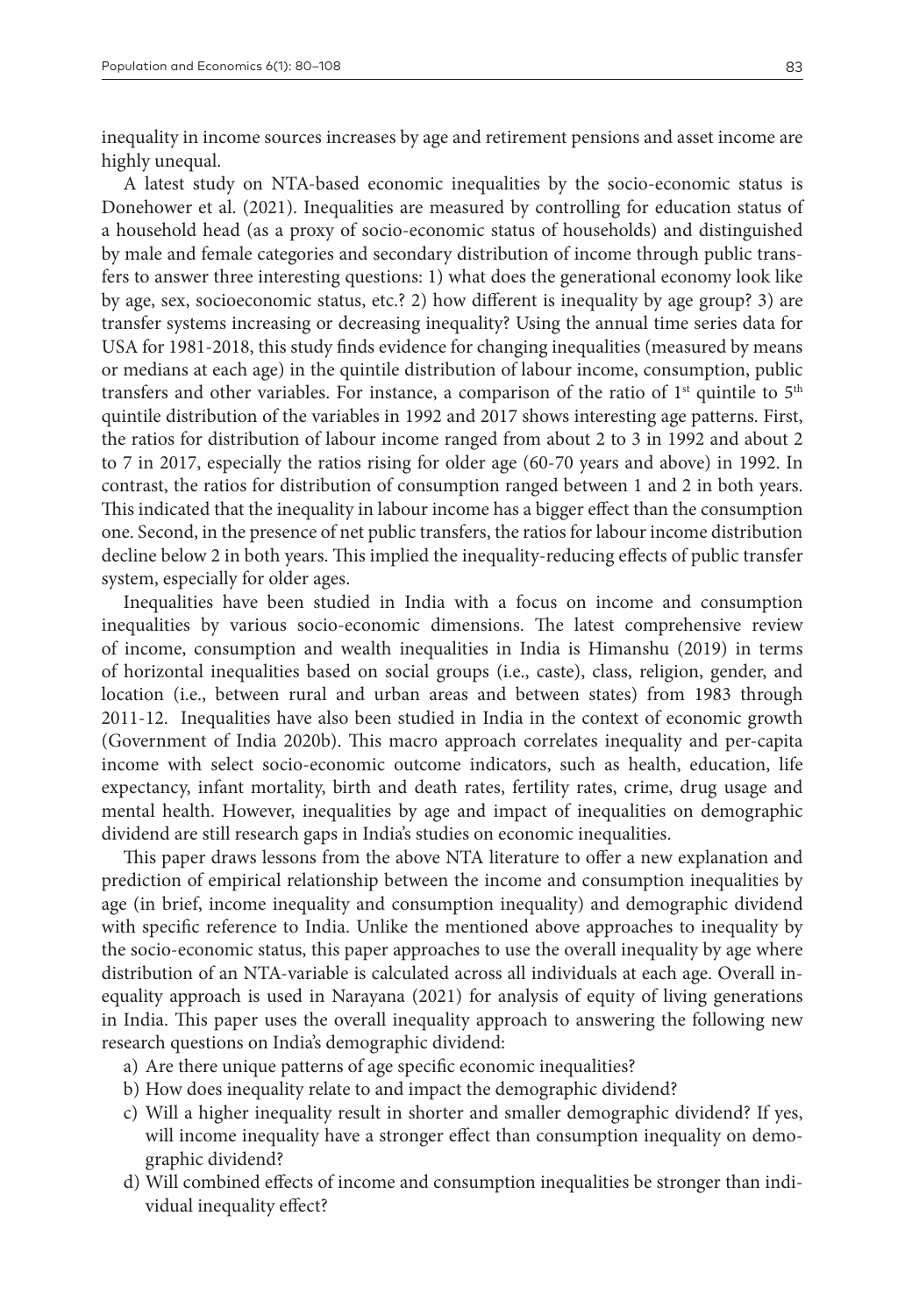e) What do these analyses imply for growth effects of inequality through the demographic dividend channel?

To answer these questions, a modified NTA-based First Demographic Dividend Model is developed with inequality-adjusted or inequality-discounted Economic Support Ratio (ESR). The model is tested for India by calculating the overall inequality-adjusted demographic dividend (or growth rate of ESR) for 2005-2050. This approach incorporates both growth and distributional considerations in the study of demographic dividend and, hence, the results have wider implications for design and implementation of broader economic development policies. Subject to the comparability of labour income and consumption structures, nature and degree of inequality, demographic transition, the approach of this paper can be replicated in other countries. Both replicative and comparative studies are useful to establish the generality of results obtained for India in this paper.

Rest of this paper is organized as follows. Section 2 describes the past, present and future age structure transition of India over the period 1950-2100. The inequality-adjusted NTA-based First Demographic Dividend Model is presented in section 3. Variables and data descriptions are given in section 4. Empirical results are analyzed in section 5. Major conclusion and implications are included in section 6. All tables and figures are sequentially given in the Appendix.

#### **2. India's age structure transition**

Data on India's population by single year age is available from the decennial population census reports. The latest Census was conducted in 2011 (Government of India 2011).<sup>1</sup> However, long term population projections by singe year age are not available from the published census reports.2 To overcome this data limitation and to use a consistent and comparable time series data for 1950-2100, we use the latest United Nations population projections by single year age (United Nations 2019). Although the projections are available by different assumptions of fertility, mortality and migration variants, we use the medium-variant projections throughout.

To start with, changes in India's total population size in the period1950-2100 is shown in Figure 1 in Appendix. From about 400 million in 1950, India's total population has increased to about 1.40 billion in 2021. This current population size is projected to increase and reach a peak at 1.65 billion by 2060 and then decline and reach 1.45 billion by 2100. Along with this demographic transition, India shows a remarkable age structure transition in 1950- 2100 as shown in Figure 2 (in Appendix). It is a consequence of demographic transition in terms of dynamic interactions between the fertility and mortality. Age structure transition is measured by the trends in changing share of children (aged 0-18), working population (aged 19-60) and the older population (aged 60 and above) in total population of India. A child is a person aged 0-18. This is as per Article 1 (definition of the child) of United Nations Convention on the Rights of Children or UNCRC (in force since 2 September 1990: India

<sup>1</sup> Census of India 2021, 16th census – scheduled to be held in 2021 – has been postponed to 2022 due to COVID-19 pandemic. The processing of Census 2021 results is expected by 2024.

<sup>2</sup> For instance, the latest official population projections for India is from 2011 to 2036 (Government of India 2020c). These projections are limited to 5-year interval (2011, 2016, 2021, 2026, 2031and 2036) and 17 broad age-groups (0-4 years to 80+ years) and by singe-years age from 5 years to 23 years.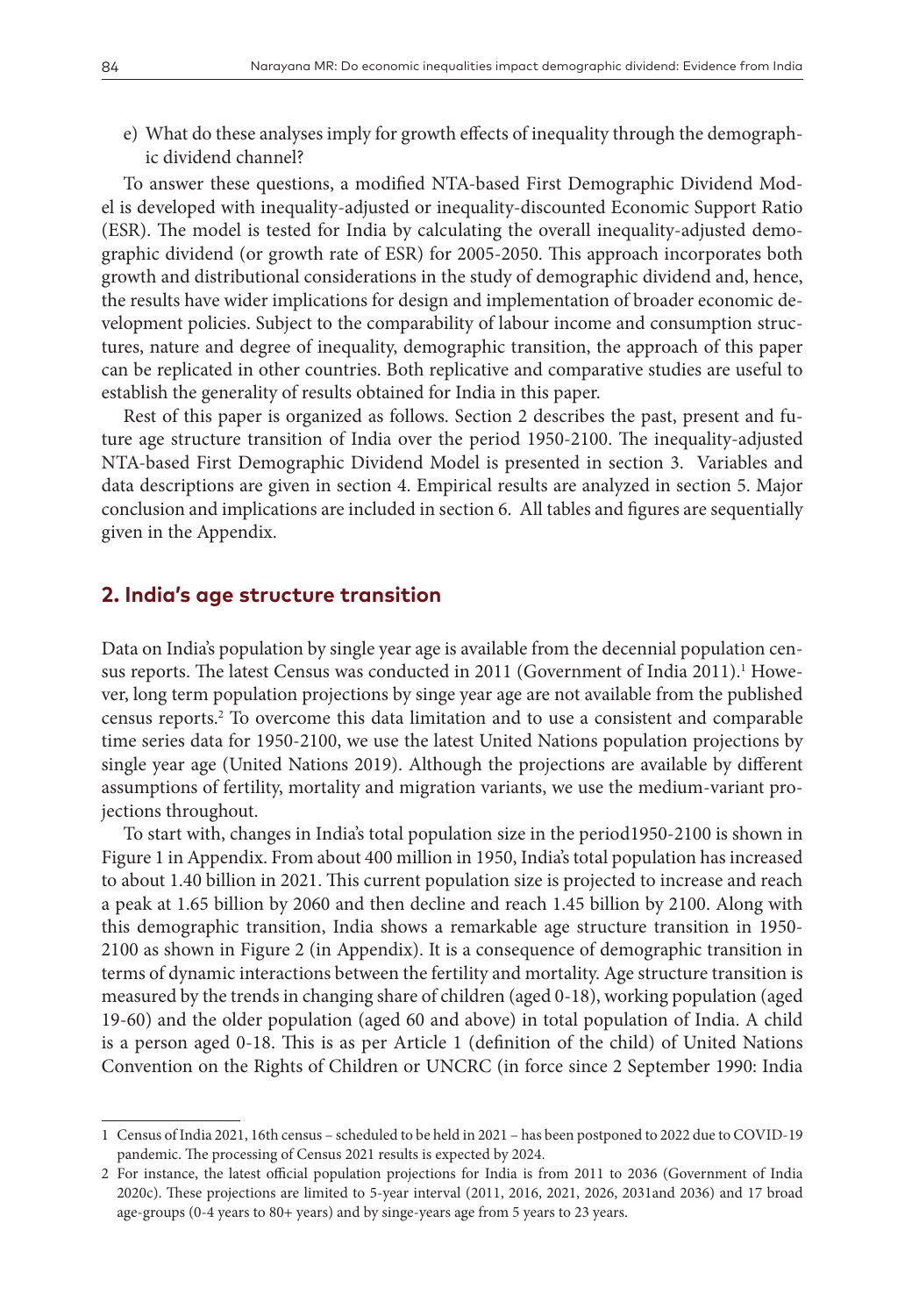ratified the Convention on 2 December 1992) and 2013 National Policy for Children (Government of India 2013).<sup>1</sup> Old age or elderly population comprises the senior citizens aged 60 and above. This coincides with the official age for retirement for employees in General Government, qualifying age for recipients of national social pensions (e.g., Indira Gandhi National Old Age Pension) etc.

Considering the long term age structure transition over 150 years (see Fig. 2 in Appendix) is useful in terms of looking at the current age structure in the light of the past for the purpose of future. From 1950 to 1958, share of working-age population in total population was the highest as compared to the share of children and the elderly. From 1959 to 1982, share of child population was the highest. Since 1983, share of working-age population has remained the highest up to now and is projected to be highest up to 2100. For instance, the share of working-age population was 47.09 percent in 1983 and increased to 48.57 percent in 1993, 51.38 percent in 2003, 54.83 percent in 2013 and reached 56.77 percent in 2020. Most importantly, the share of working age population is projected to be 50 percent or higher up to 2100. In terms of its absolute size, India's working age population is projected to increase from 665 million in 2020 to 717 million in 2100.<sup>2</sup> Thus, the estimation of demographic dividend is relevant and important for India's forward-looking economic growth policies.

In addition, India's age structure transition (see Fig. 2 in Appendix) is striking in terms of declining share of children and rising share of elderly population. For instance, share of child (or elderly) population in India's total population shows a decline (or increase) from 45.54 (or 5.35) percent in 1950 to 42.87 (or 6.86) percent in 2000, 23.58 (or 19.09) percent in 2050 and to 18.64 (or 31.72) percent in 2100. It is important to note that the share of India's elderly population (22.07 percent) will exceed the share of child population (21.97 percent) in 2058. India's elderly population is projected to increase from 138 million in 2020 to 163 million in 2025 and to 459 million in 2100. Thus, population ageing shall also be important and relevant for India's estimates of demographic dividend as well as forward-looking economic policies.

It is plausible to translate the above age structure transition in terms of dependency transition in 1950-2100 (see Fig. 3 in Appendix). Dependency transition is measured by the child dependency ratio (total child population divided by total working-age population), old age dependency ratio (total old age population divided by total working-age population), and total dependency ratio (total child and old age population divided by total working-age population). Child dependency ratio dominates over the old age dependency ratio up to 2058 and thereafter the old age dependency ratio dominates over the child dependency ratio up to 2100.

In the presence of child labour and positive work-participation rate for elderly, all children and elderly may not be strictly considered as dependents. However, using NTA methodology, this can be corrected by calculation of the age profile of labour income and its impact on demographic dividend through the economic support ratio. These advantages of NTA methodology are elaborated in the following sections.

<sup>1</sup> This definition of a child coincides with different laws in India, such as, Juvenile Justice Act, 2015 and Protection of Children against Sexual Offences Act, 2012. In addition, Indian Contract Act, 1872 prohibits persons below 18 years to enter into a contract and Mines (Amendment) Act, 1952 prohibits them to work in mines and the Building and Other Construction Workers' (Regulation of Employment and Conditions of Service) Act, 1996 prohibits them from working in notified building and other construction works.

<sup>2</sup> Working age population includes youth population especially student population who are enrolled in higher education. For instance, the latest All India Survey on Higher Education 2019-20 (Government of India 2020d) show that the gross enrolment ratio in higher education (or post-secondary education) is 27.1 percent for those aged 18-23.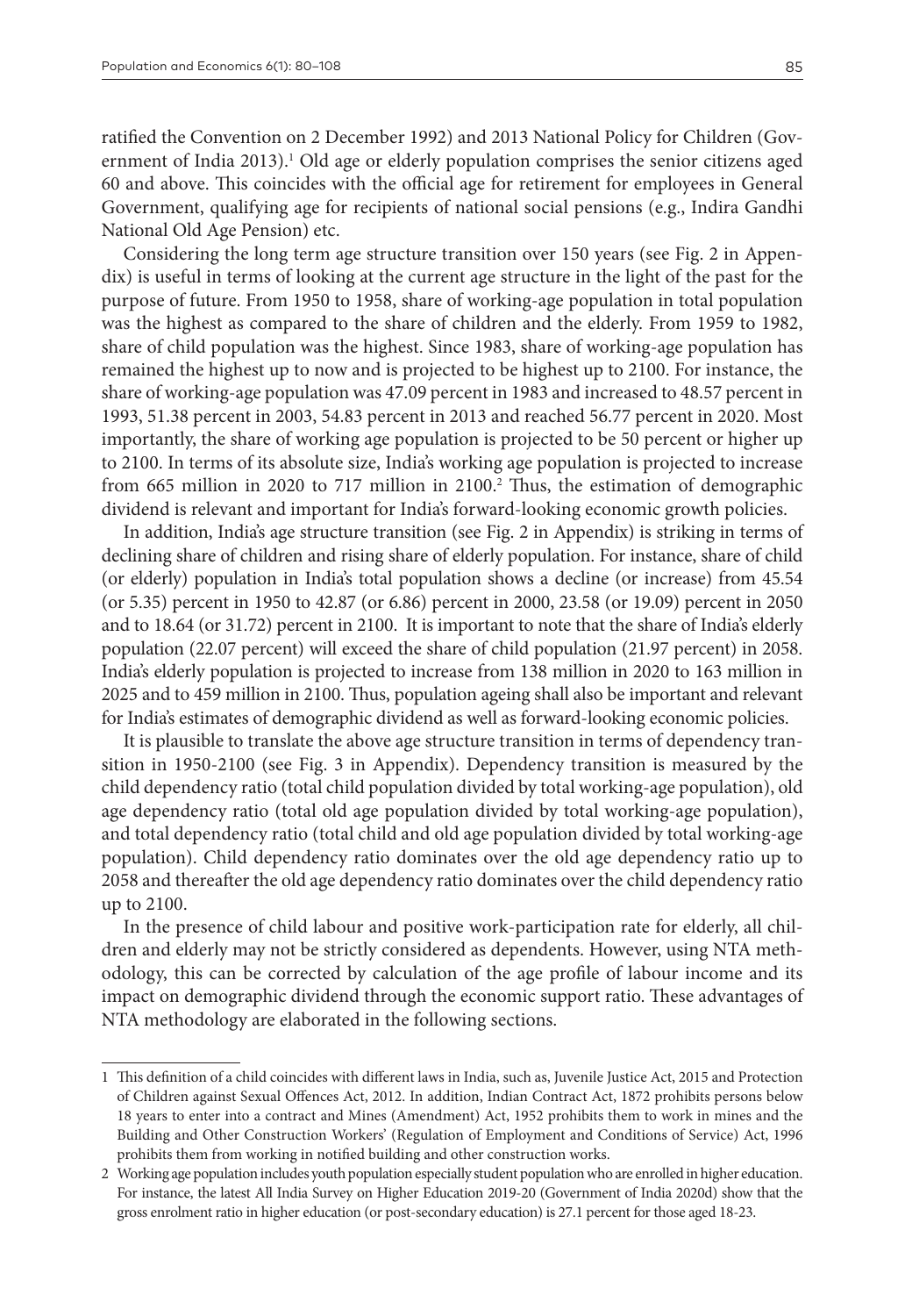### **3. Inequality-adjusted demographic dividend model**

### **3.1. General model**

To start with, from the production side, per capita gross domestic product (GDP) can be defined as a product of labour productivity (or GDP per employee) and ratio of working population to total population (or number of employees per capita as a measure of labour force participation ratio).

$$
Y(t)/N(t) = {Y(t)/L(t)}{L(t)/N(t)}
$$
\n(1)

To express (1) in growth rate terms, we take logarithms of both sides and differentiate with respect to time (t). The resultant equation in terms of growth rate (g) is as follows.

$$
g[Y(t)/N(t)] = g[Y(t)/L(t)] + g[L(t)/N(t)]
$$
\n(2)

What distinguishes the NTA methodology from the general approach to the measurements of variables in (2) is related L(t) and N(t). That is, L(t) =  $\Sigma \gamma(a)P(a,t)$  is effective number of producers at age a and time t; and  $N(t) = \sum \varphi(a)P(a,t)$  is effective number of consumers at age a and time t, where  $\gamma(a,t)$  is productivity age profile at age a and time t and  $\varphi$ (a,t) is consumption age profile at age a and time t, and P(a,t) is total population at age a and time t.

As per NTA methodology (United Nations 2013),  $[L(t)/N(t)]$  is called Economic Support Ratio (ESR) or ratio of effective number of producers to effective number of consumers of goods and services. Effective number of workers refers to number of workers, adjusted for age differences in labour income, to the total population. This measure broadly captures the age variations in labour force participation, hours worked, unemployment, and productivity or wages. Effective number of consumers refers to number of consumers, adjusted for age differences in consumption levels, to the total population. Age structure transition leads to large shifts in the ESR and interacts with labour productivity to determine the economic growth (or growth rate of GDP per effective consumer). A positive growth rate of ESR means that the number of effective workers rises per unit of effective number of consumers. Thus, ESR is essentially different from the standard demographic dependency ratios because the age profile of labour productivity, calculated for measurement of effective number of workers, does capture the labour force participation of both children and elderly population.

Two types of demographic dividend can be distinguished in (2) depending on how dividends operate through (Mason et al. 2017).

- i) First Demographic Dividend (FDD) operates through ESR. That is, given growth rate of labour productivity, the period during which growth of support ratio leads to increase economic growth (or growth of GDP per effective consumer).
- ii) Second Demographic Dividend operates through the growth rate of labour productivity.

However, the focus of this paper is on FDD.<sup>1</sup>

<sup>1</sup> FDD can be modelled from the consumption side as well. This is given in United Nations (2013: 27). In this case, equation (1) is modified as follows:  $C(t)/N(t) = \{(1-s)Y(t)/L(t)\}$   $[L(t)/N(t)]$ , where s is savings rate.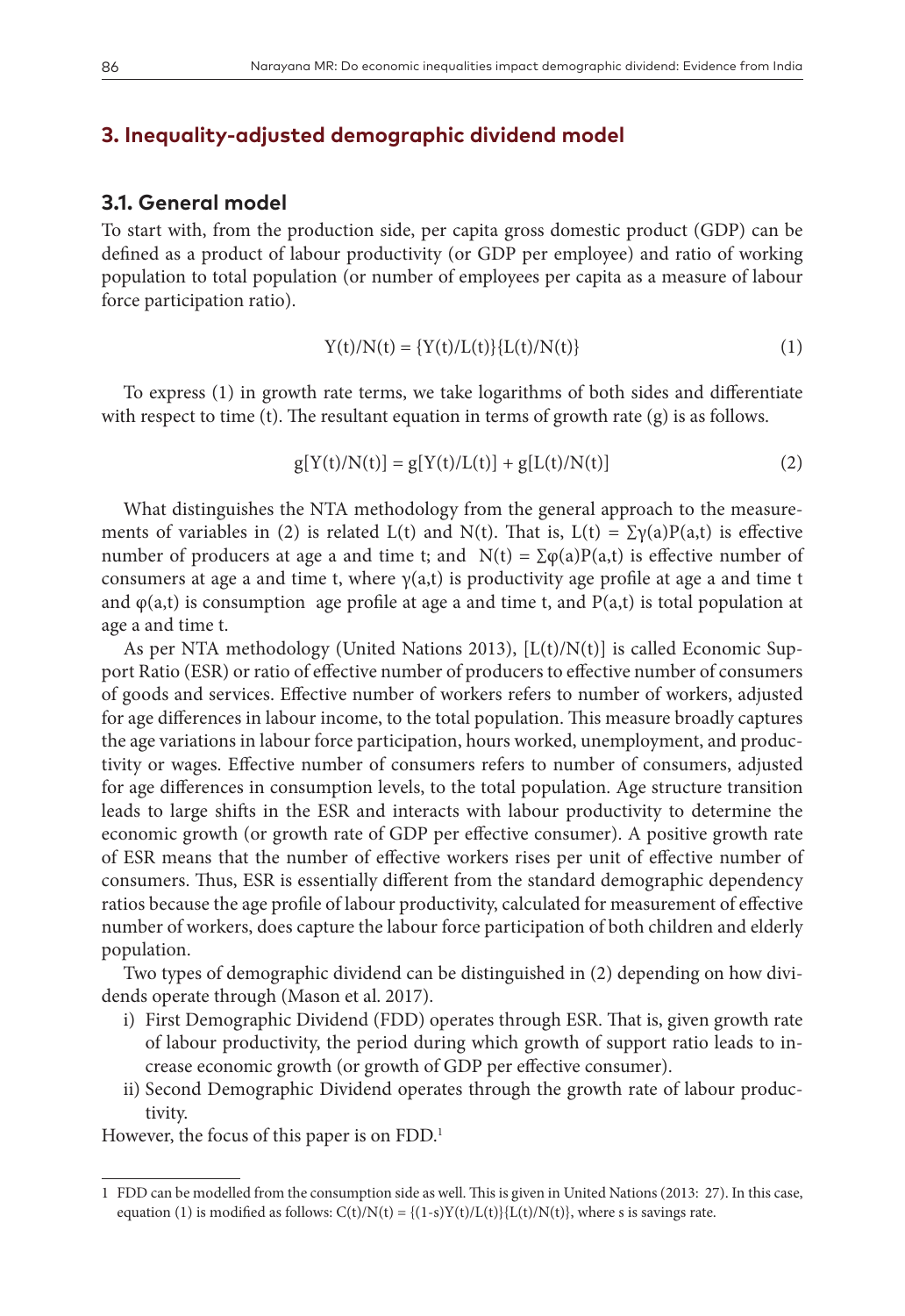### **3.2. Introduction of inequality into the first demographic dividend model**

Following United Nations (2013: 53), we note that NTA provide the aggregate and per capita flows for each age or age group but no distributional information within age groups. However, inequality is relevant in the FDD model if inequality exists in the age-specific distribution of per capita labour income  $[\gamma(a,t)]$  and per capita consumption  $[\varphi(a,t)]$ . Introduction of inequality into FDD model calls for a framework to integrate inequality through per capita labour income and consumption. For this purpose, we adjust the labour income and consumption profiles for overall inequality by age by multiplying the age profile of per capita labour income by  $(1-G_{\text{out}})$  and age profile of per capita consumption by  $(1-G_{\text{out}})$ , where  $G_{\text{out}}$  is Gini coefficient of per capita labour income and  $G_{\text{cat}}$  is Gini coefficient of per capita consumption at age a and time  $t<sup>1</sup>$  As mentioned earlier, overall inequality by age refers to the distribution of per capita labour income or consumption calculated across all individuals at each age. More generally, the inequality adjustments can be expressed as follows.

First,  $\gamma(a,t)$  is adjustable for income inequality by age  $[\gamma(a,t)^*]$ .

$$
\gamma(a,t)^* = \gamma(a,t) \left(1 - G_{\text{yat}}\right),\tag{3}
$$

where  $G_{vat}$  is a measure of inequality (e.g., Gini coefficient) in labour income distribution at age a and time t. In the same way, inequality-adjusted per capita consumption  $[\varphi(a,t)^*]$ results in

$$
\varphi(a,t)^* = \varphi(a,t)(1 - G_{\text{cat}}),\tag{4}
$$

where  $G_{\text{cat}}$  is a measure of inequality (e.g., Gini coefficient) in distribution of per capita consumption at age a and time t.

Using  $\gamma(a,t)^*$  in (3) and  $\varphi(a,t)^*$  in (4), the inequality-adjusted effective number of producers and consumers can be calculated as follows.

$$
L(t)^* = \Sigma \gamma(a,t)^* P(a,t) \tag{5}
$$

$$
N(t)^* = \sum \varphi(a,t)^* P(a,t) \tag{6}
$$

where  $L(t)^*$  is inequality-adjusted effective number of producers,  $N(t)^*$  is inequality-adjusted effective number of consumers.

Thus, growth effect of inequality-adjusted FDD is measured as follows.

$$
g[Y(t)/N(t)]^* = g[Y(t)/L(t)]_{t=0} + g[L(t)^*/N(t)^*]
$$
\n(7)

where  $g[Y(t)/L(t)]_{t=0}$  is growth rate of labour productivity evaluated at t=0. This implies that growth rate of labour productivity is constant over time.

<sup>1</sup> This formulation of inequality adjustment by multiplicative factor (1-G) is traceable to Sen's (Sen 1973) welfare function: W=Y(1-G), where Y is per capita income and G is a measure of relative inequality. Or, W is a measure of inequality-discounted per capita income or "that level of per capita income which, if shared by all, would produce the same welfare (W) as the value of W generated by actual distribution of income" (Sen, 1973: 42). Further, UNDP (1993) used this formulation of inequality adjustment to calculate the distribution-adjusted Human Development Index. Prados de la Escosura (2017) used this adjustment factor to trace the historical evolution of real per capita GDP and Sen's welfare function from 1850 to 2015 for Spanish economy.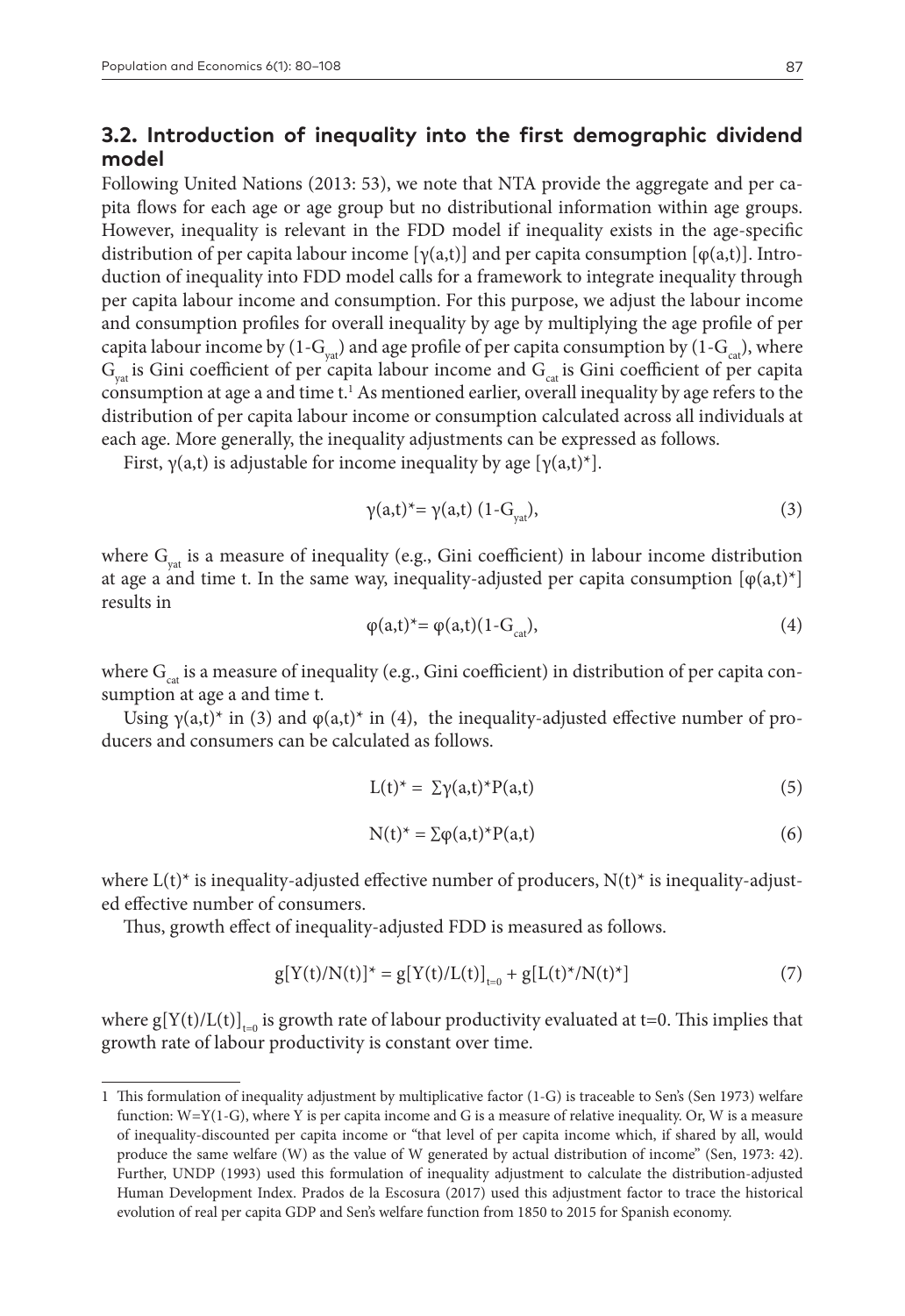Equation (7) is an empirical basis for calculation of the impact of economic inequalities on FDD for India. It can be calculated by the following sequential steps.

- a) Age profiles of per capita labour income and per capita consumption are calculated.
- b) Age specific Gini coefficients are calculated for labour income and consumption.
- c) Age profile of per capita labour income is adjusted for age-specific Gini coefficient of labour income to calculate the inequality-adjusted per capita labour income.
- d) Age profile of per capita consumption is adjusted for age-specific Gini coefficient of consumption to calculate the inequality-adjusted per capita consumption.
- e) Inequality-adjusted per capita labour income and per capita consumption are used to calculate the effective number of producers and consumers and Economic Support Ratio.

### **3.3. Operational model**

In the absence of time series data for calculation of the age profiles of labour productivity, consumption, and inequalities, they may be assumed as time-invariant or constant over time from the benchmark year. That is,  $\gamma(a,t) = \gamma(a)$ ,  $\varphi(a,t) = \varphi(a)$ ,  $G_{cat} = G_{ca}$ ,  $G_{vat} = G_{va}$  for all t in equation (2) through equation (7). Under these assumptions, the equations for calculation of FDD are as follows.

$$
g[Y(t)/N(t)] = g[Y(t)/L(t)]_{t=0} + g[L(t)/N(t)]
$$
\n(8)

$$
g[Y(t)/N(t)]^{**} = g[Y(t)/L(t)]_{t=0} + g[L(t)^{**}/N(t)^{**}]
$$
\n(9)

where

$$
\gamma(a)^{**} = \gamma(a)(1 - G_{y_a});
$$

 $\varphi(a)^{**} = \varphi(a)(1-G_{ca});$ 

L(t)<sup>\*\*</sup> =  $\Sigma$ γ(a)<sup>\*\*</sup>P(a,t) is inequality-adjusted effective number of producers calculated with time invariant  $γ(a)$  and  $G_{\varphi}$  in  $γ(a)**;$ 

N(t)<sup>\*\*</sup> =  $\Sigma \varphi(a)$ <sup>\*\*</sup>P(a,t) is inequality-adjusted effective number of consumers calculated with time invariant  $\varphi(a)$  and  $G_{\varphi}$  in  $\varphi(a)^{**}$ ;

and all other notations are the same as before.

Equation (9) explicitly shows that the inequalities affect growth but not vice versa. This simple formulation assumes away the reverse effects of growth on inequality. Further, growth effects of FDD are captured without inequalities in equation (8) and with inequalities in equation (9). The difference in results based on equation (8) and (9) for a given year is accountable for the growth effects of inequalities through FDD. However, the empirical results of this paper must be qualified by these assumptions in the formulation of (8) and (9).

Using equations (8) and (9), FDD is calculated up to 2050 from the benchmark year 2004- 05. Next, equations (8) and (9) are recalculated from the new benchmark year 2011-12. The new benchmark year 2011-12 rescales the age profiles of labour income and consumption in 2011-12 using the age shapes of 2004-05. Thus, the difference in results of FDD from 2005 to 2050 and 2012-2050, based on equations (8) and (9), shows the impact of benchmark estimates on the size and duration of FDD for the comparable years.

### **4. Variables and data descriptions**

To implement the operational model in section 3.3 above, data are required for measurement of variables and parameters relating to (a) age profiles of per capita labour income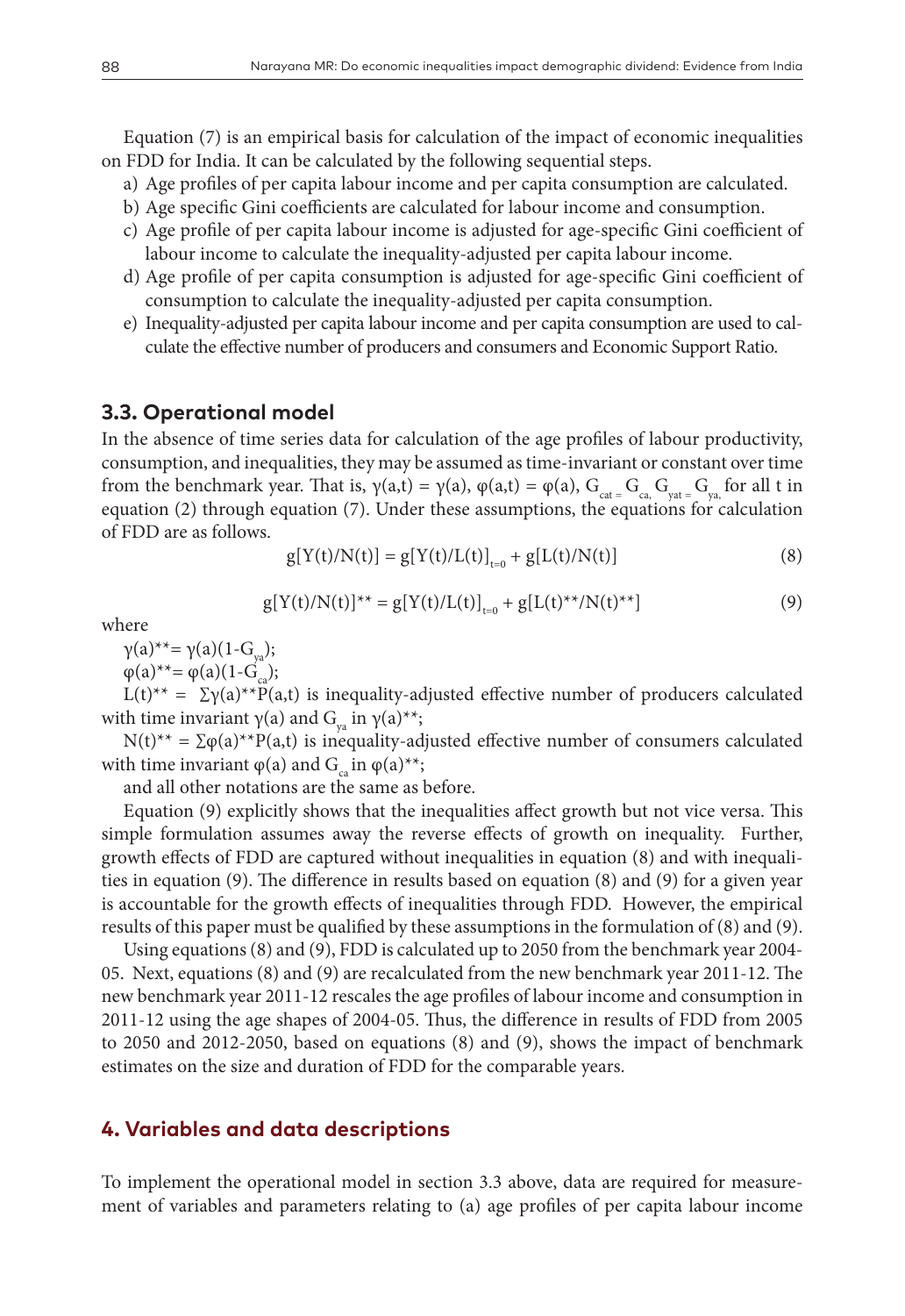and consumption, (b) age-specific income and consumption inequalities, (c) growth rate of labour productivity and (d) population by single year age from 2004-05 to 2050. Description of variables and data sources and data limitations for these calculations are explained below.

Chapter 3 in NTA Manual (United Nations 2013) gives a detailed description of the methodology for: a) calculation of macro controls or control totals which are aggregate measures of economic flows as measured by gross disposable income in the System of National Accounts (SNA); b) steps in calculation of aggregate and per capita age profiles of variables using micro level and nationally representative surveys; and c) adjustments for macro controls to ensure consistency with survey-based estimates of age profiles. Macro controls are used to scale NTA age profiles so that the NTA macro controls match the estimates from the SNA. We follow this NTA methodology for the calculation of per capita age profiles of labour income and consumption. We do not repeat these methodological details here but focus on describing India's databases for the calculations of age profiles of labour income and consumption. Further, we develop our methodology for calculations of: a) age profiles of inequalities in labour income and consumption; and b) growth rate of aggregate labour productivity. For all measurements, population data is taken from the latest United Nations population projections by single year age and medium-variant (United Nations 2019).

#### **4.1. Age profile of per capita labour income**

Macro control for labour income is sum of: a) compensation of employees; b) 2/3 of mixed income; and c) net compensation of employees from rest-of-world. Data for calculation of macro control of labour income in 2004-05 is National Accounts Statistics (Central Statistical Office 2015). Aggregate age profile of labour income is calculated based on individual income from wages and salaries and household income from self-employment (i.e., farm income and non-farm business income) in 2004-05 using the unit level data from the India Human Development Survey 2005 (Desai and Vanneman 2017). This is a micro data on households and individuals from a nationally representative sample of 41,554 households comprising 215,754 individuals, spread over 1,503 villages and 971 urban neighbourhoods. Aggregate age profile of self-employment income at household level is calculated by allocating self-employment income of household to individuals in a household who reported as self-employed, using the age profile of mean earnings of employees. Given the macro adjusted age profile of aggregate labour income, per capita age profile is calculated by dividing it by age-specific population in 2004-05. Aggregate age profile of labour income in 2011-12 is calculated by up-scaling the age profile of aggregate labour income in 2004-05 to macro control of labour income in 2011-12. Per capita age profile of labour income in 2011-12 is calculated by dividing aggregate labour income profile by age specific population in 2011- 12. Data for calculation of macro control of labour income in 2011-12 is National Accounts Statistics (Central Statistical Office 2018).

### **4.2. Age profile of per capita consumption**

Aggregate age profiles of public and private consumption are separately calculated by education, health and other consumption. Next, aggregate public and private consumptions are summed and age profile of per capita consumption is obtained. Macro control for calculation of private consumption is Private Final Consumption Expenditure on education, health and others. Households account in India's National Accounts Statistics (in the framework of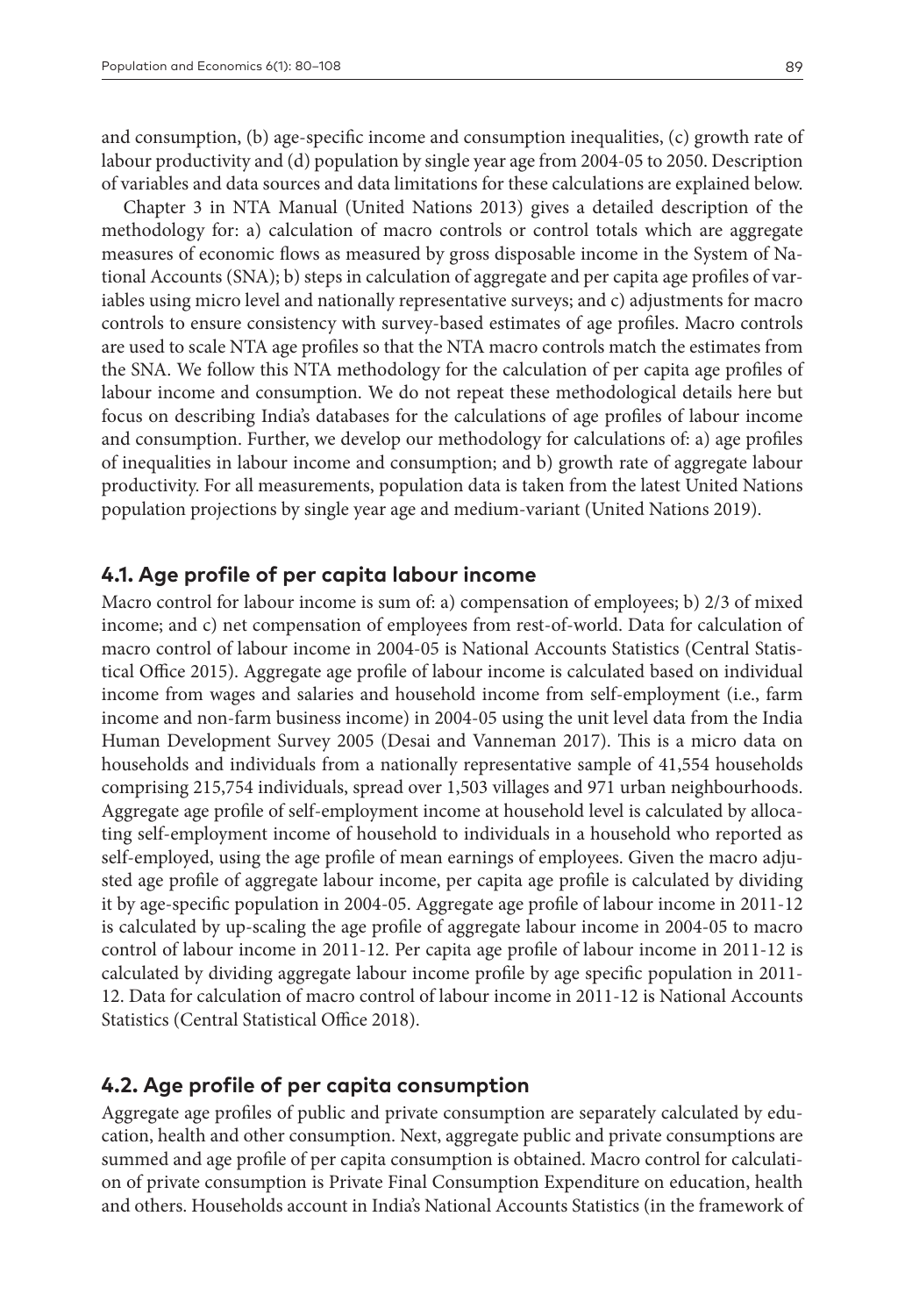SNA) includes Non-profit Institutions Serving Households (NPISHs). Thus, macro controls for private consumption includes consumption of both households and NPISHs. Macro control for calculation of public consumption is Government Final Consumption Expenditure. This refers to sum of individual (education and health) consumption and collective consumption (or public consumption). Source of data for these macro controls in 2004-05 is the National Accounts Statistics (Central Statistical Office 2018). Databases used for calculation of age profiles include India Human Development Survey 2005 (Desai and Vanneman 2017), National Sample Survey on Health Care, Morbidity and Conditions of Aged in India in 2004 and National Sample Survey Organization (July 2004 to June 2005) on Status of Education and Vocational Training in India 2004–2005 (for details, see (Narayana 2018)).

Given macro adjustment, aggregate age profile of consumption is divided by age-specific population to calculate the per capita age profile in 2004-05. Age profile in 2011-12 is calculated by up-scaling the age profile of aggregate consumption in 2004-05 to macro control of consumption in 2011-12 (Central Statistical Office 2018). Per capita age profile of consumption in 2011-12 is calculated by dividing aggregate consumption profile by age specific population in 2011-12.

### **4.3. Age profile of inequality in labour income**

Age profile of labour income inequality is calculated by age specific Gini coefficient. Using the age distribution of individual worker's total labour income from wages and salaries from all types of employment, age-specific Gini coefficient is calculated for 2004-05 and 2011-12. Databases for these calculations are NSS 61<sup>st</sup> Round in 2004-05 (comprising 602,833 enumerated persons) and NSS 68<sup>th</sup> Round in 2011-12 (comprising 456,999 enumerated persons) on Employment and Unemployment Situation in India.

### **4.4. Age profile of inequality in consumption**

Age profile of consumption inequality refers to age-specific Gini coefficient. It is calculated in three steps. First, monthly per capita consumption expenditure (MPCE) at i-th age is calculated by dividing total household consumption expenditure on the Mixed Recall Period basis by household size and assigning this per capita household consumption expenditure equally to all household members regardless of their age.<sup>1</sup> Second, MPCE by age is calculated using the age distribution of MPCE. Third, Gini coefficient of MPCE is calculated for each age. Databases for these calculations are NSS  $61<sup>st</sup>$  Round in 2004-05 (comprising 123,624 households) and NSS 68th Round in 2011-12 (comprising 101,651 households) on Consumer Expenditure in India.

### **4.5. Growth rate of labour productivity**

Labour productivity or output per worker is measured by Gross Value Added (GVA) at constant prices. Growth of labour productivity in 2004-05 is calculated by Compound Annual Growth Rate (%) of GVA (at 1999-00 prices) between 1999-00 and 2004-05. Data for this is

<sup>1</sup> Mixed Recall Period refers to the household consumption expenditure over 365 days recall period on five infrequently purchased non-food items (clothing, footwear, education, medical care (institutional), and durable goods) and 30 days recall period on the rest of items.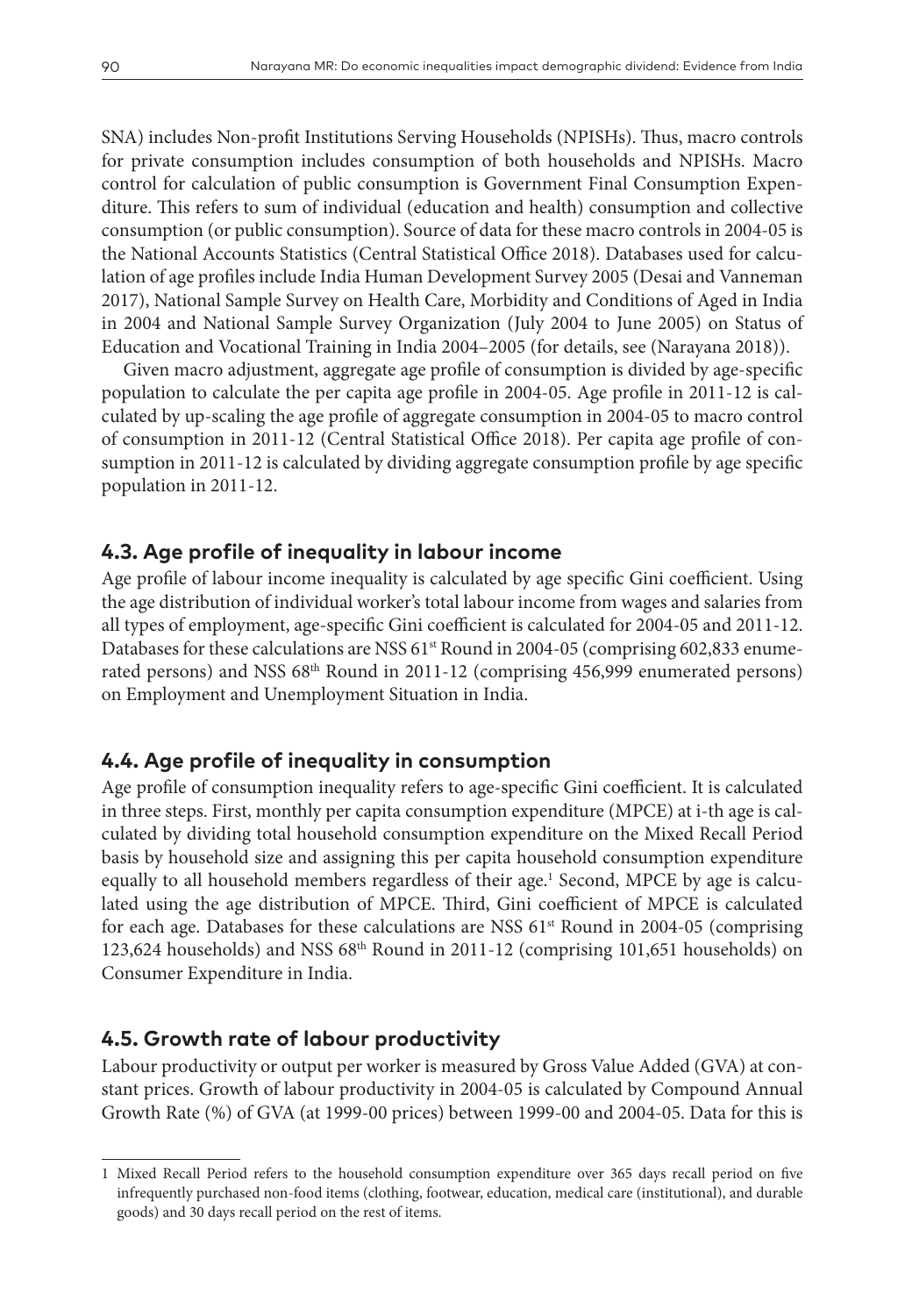sourced from Planning Commission (2008). The calculated value of growth of labour productivity per year is 3.01 percent (in 2004-05). In the same way, growth of labour productivity in 2011-12 is calculated by Compound Annual Growth Rate (%) of GVA (at 2004-05 prices) between 2004-05 and 2011-12. Data for this calculation is taken from three sources: a) GVA from Central Statistical Office (2018); b) workforce data for 2004-05 from Planning Commission (2008); c) workforce data for 2011-12 from State of Working India (2018). The calculated value of growth of labour productivity per year is 6.90 percent (in 2011-12).<sup>1</sup>

### **5. Empirical results**

Two sets of empirical results are presented and analyzed: 1) basic results by age profiles of labour income, consumption and inequalities for 2004-05 and 2011-12; 2) analytical results on the FDD with inequalities over the period 2005 to 2050.

### **5.1. Basic results on age profiles**

#### *5.1.1. Age profiles of income and consumption*

Figure 4 in Appendix shows the results of per capita age profiles of labour income and consumption for 2004-05 and 2011-12. The levels of variables in 2011-12 are higher for every age than in 2004-05 because the profiles are calculated by up-scaling the age-profile in 2004-05 for the macro controls in 2011-12. It is important to note that age profiles of labour income do not touch the horizontal-axis for the older ages (or after 60 years). This is mainly due to prevalence of unorganised and informal, and self-employed works, in which the elderly individuals are engaged. Thus, the presence of both formal and informal employment in India's labour market is implied in the age profile of labour income. The age profile of per capita consumption shows a steep rise from young to early working ages and stabilizes for middle working ages and older ages. The per capita labour income peaks at age 54 in 2004-05 and 51 in 2011-12. This peak per capita labour income is Rs.46,406 in 2004-05 and Rs.108,941 in 2011-12. On the other hand, the per capita consumption increases rapidly from young to working ages and peaks at age 24 in 2004-05 (Rs.27,182) and at age 22 in 2011-12 (Rs.64,138). Thus, the crossing age from the net consumers to the net producers is from 26 years to 60 years in 2004-05 and from 25 years to 60 years in 2011-12 (see Fig. 4 in Appendix).

The results in Figure 4 (see Appendix) are fundamental for the entire analyses of the FDD because income inequality, consumption inequality, and inequality-adjusted and inequality- unadjusted per capita age profiles of labour income and consumption are essential for calculation of ESR in equations (8) and (9).

### *5.1.2. Age profile of income inequality*

Age profile of income inequality, measured by inequality in distribution of labour income by single year age, is shown in Figure 5 in Appendix. This age-specific income inequality

<sup>1</sup> The reference years for calculation of growth of labour productivity are the base years for the estimation of India's national income. For instance, over the period 1999-00 to 2011-12, three official base years were used: 1999- 00, 2004-05 and 2011-12. Thus, growth of labour productivity is calculated between 1999-00 and 2004-05 and between 2004-05 and 2011-12, using the base years' prices in 1999-00 and 2004-05 respectively.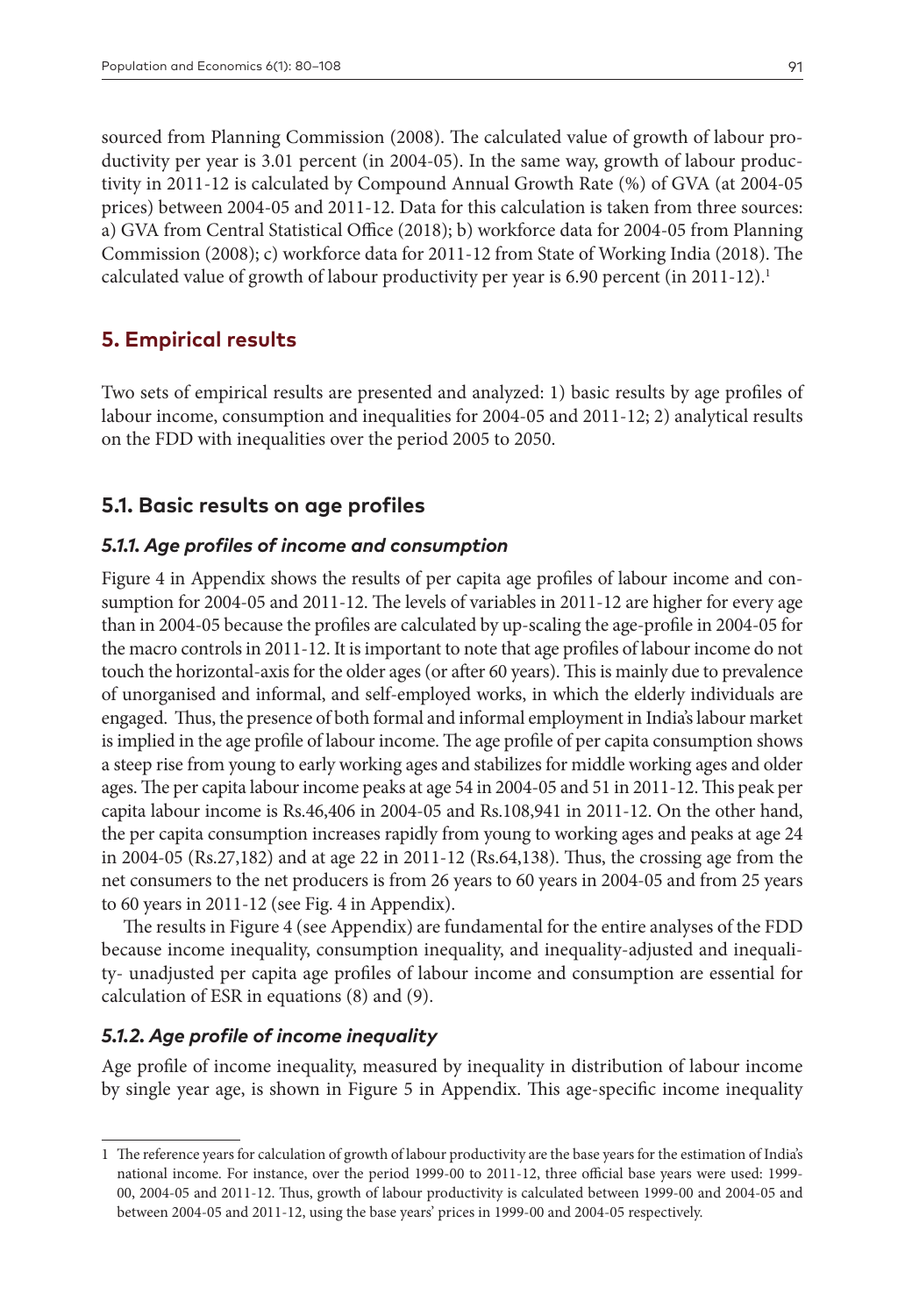(or Gini coefficients) shows the magnitude of intra-age inequality in total labour income in respective years. The age profiles are smoothed by the moving average method for graphical purposes. For all FDD calculation purposes, however, the unsmoothed profiles are used.

Figure 5 (see Appendix) shows a remarkable variation in income inequality in a lifecycle context. That is, inequality is positive in younger ages ( $\leq$  18 years), possibly due to the presence of child labour ( $\leq 14$  years) and rises from younger to working ages. Inequality starts declining for the elderly ages ( $\geq 60$  years). These age patterns of inequality are comparable between 2004-05 and 2011-12 although they show a decline in 2011-12 for all ages except a rise for few elderly ages from age 87.

Interestingly, the calculated value of Gini coefficient within the elderly  $(≥ 60 years)$  is 0.421 in 2011-12. This is lower than the Gini coefficient for all age (0.514). This result is in contrast with results in other international studies. For instance, OECD (2019) reported the income inequality for two age groups: the elderly (aged over 65 years) and total population (all ages) for 36 OECD countries and BRICS countries in G20 countries. Our result of Gini coefficient for the elderly is higher than all OECD countries except Mexico (0.500) and our Gini coefficient for all ages is higher than all OECD countries. As compared to other BRICS countries, except China, India's income inequality is higher. However, these comparisons should be treated as merely qualitative because of the differences in definition and measurement of income and inequality. For instance, our definition of income is limited to earnings and self-employed income and OECD (2019) includes income from work, private occupational transfers, and capital income.

#### *5.1.3. Age profile of consumption inequality*

Age profiles of consumption inequality by single year age in 2004-05 and 2011-12 are given in Figure 6 in Appendix. The Gini coefficients show the magnitude of intra-age inequality in distribution of consumption in respective years. In general, inequalities increase from the younger ages to working and older ages. Further, inequalities show high variations at the older ages as compared to the young and working ages. Or, variations in consumption inequalities in each year of the older age are remarkable and consumption inequalities strongly matter for the older persons.

Consumption inequalities are higher in 2011-12 than in 2004-05 up to age 16 years. From age 17 years, inequalities in 2011-12 are higher or lower by specific ages. For instance, consumption inequalities are lower in 2011-12 for following ages: 17-19 years, 27-29 years, 38- 42 years and from 81-90 years except for age 82 and 85.

### *5.1.4. Comparability of income inequality and consumption inequality by age*

A higher income inequality than consumption inequality is a general finding in many studies on inequalities in India including in the recent studies by Himanshu (2019) and Gradin, Wu (2020). The main reasons for higher income inequality include the following: a) mix of income data by location (rural and urban) and occupation (informal and formal employment); b) under-reporting of income; and c) exclusion of top income in the households surveys.

Our calculations of age-specific inequalities show that, unlike the labour income inequality which is zero up to age 7 (see Fig. 5 in Appendix), consumption inequality is non-zero for all ages (see Fig. 6 in Appendix). This implies that the income inequality is not higher than consumption one at every age. For instance, consumption inequality is higher than income inequality up to age 23 and after age 70. In general, the age groups 0-23 and 71-90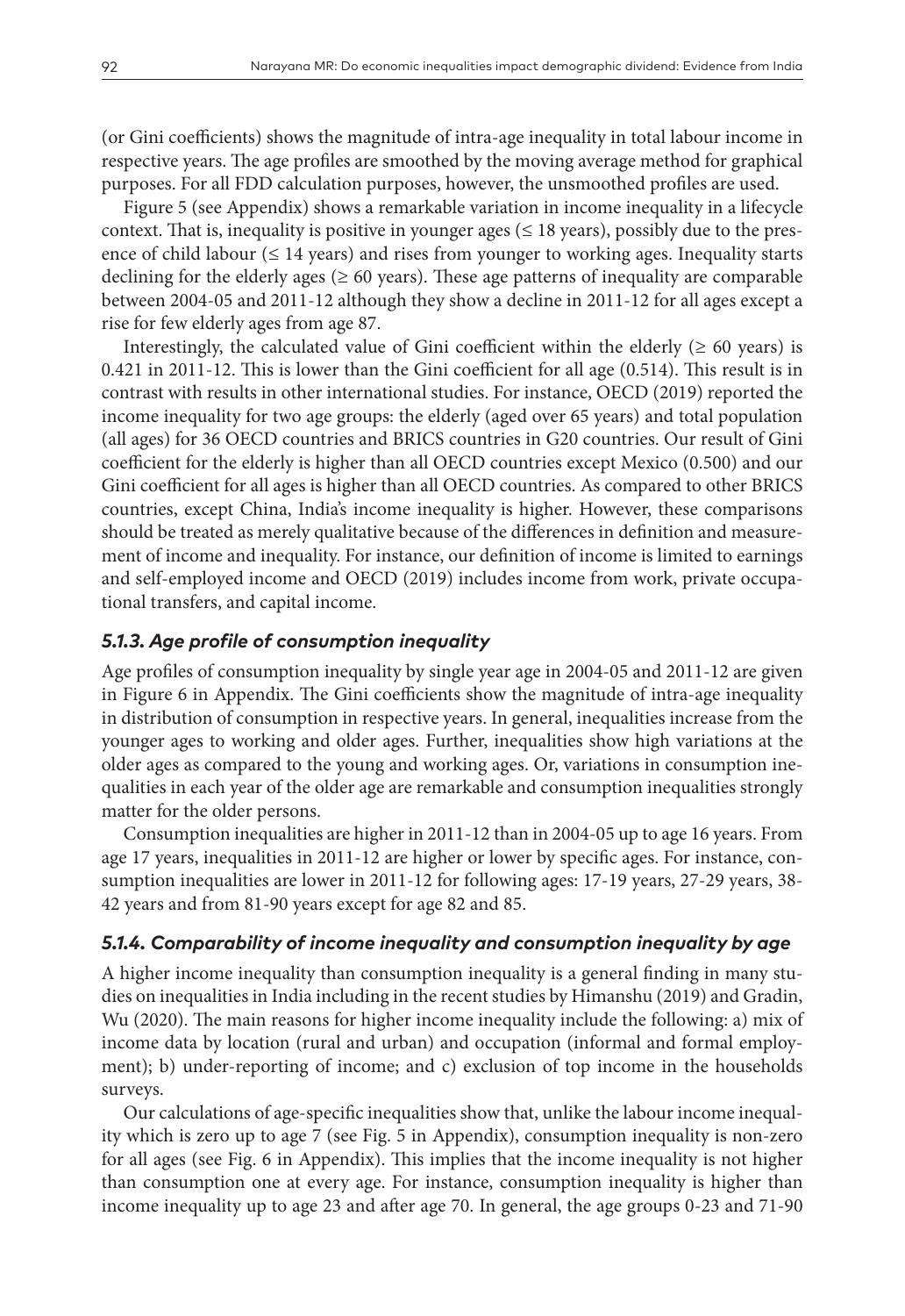include the dependent ages. Alternatively, this result shows that income inequality is higher than consumption inequality from age 24 years to 60 years which includes the working age population. Thus, age specific inequality measurements shows that the nature and magnitude of income and consumption inequalities vary by age and income inequality is not higher than consumption inequality for all ages. This result is in contrast with the general findings of the above mentioned non-age specific inequality studies on India. Further, this result of age-specific variations in inequalities has important implications on inequality-adjusted demographic dividend because it captures the interactive effects of inequalities and age structure transition through the growth rate of ESR.

#### *5.1.5. Inequality-adjusted age profiles of labour income and consumption*

Figure 7 (see Appendix) shows the inequality-adjusted age profiles of per capita labour income and consumption in 2004-05 and 2011-12. These profiles are calculated by using the profiles from Figure 4 and Figure 5 (see Appendix) in the frameworks of equations (3) and (4). Due to the presence of age specific differences in population size, income, consumption and inequalities (except for age group 0-16 years in labour income inequalities), the level and shape of per capita labour income and consumption in Figure 7 are less and different than in Figure 4 (see Appendix). In particular, the shape of age profiles in Figure 7 is mainly determined by age patterns of inequalities in Figure 5 (see Appendix). Thus, the inequality-adjusted age profiles of labour income and consumption in Figure 7 are different in levels and shapes than unadjusted profiles in Figure 4 (see Appendix).

Figure 4 and Figure 7 (see Appendix) are important for calculation of ESR and, hence, FDD in 2004-05 and 2011-12 if adjusted or unadjusted for the inequalities. Sensitivity of analytical results of FDD to these adjustments and un-adjustments to inequalities are analyzed in the following section.

#### **5.2. Assessment of inequality-adjusted first demographic dividend**

Analytical results on the FDD are calculated in the presence of both labour income and consumption inequalities and either labour income or consumption inequality.

Using the equations (8) and (9), and age profiles in 2004-05, the results of FDD from 2005 to 2050 are given in Table 1 in Appendix. The calculated ESR and its growth rate are distinguished between the inequality-unadjusted and inequality-adjusted. The results are reported for each year. The values of ESR and its growth rate are highest when adjusted for the consumption-inequality. Or, the FDD is highest and longest (37 years: from 2006 to 2042). In contrast, the values of ESR and growth rate of ESR are lowest, and the duration of FDD is shortest (35 years: from 2006 to 2040), if adjusted for the labour income inequality. These results can be explained by the impact of inequalities on ESR in equation (9). That is, if adjusted for consumption inequality, and other things being equal, the value of ESR is higher because the effective number of consumers is smaller. In contrast, the effective number of producers is smaller and ESR is lesser, if adjusted for labour income inequality.

However, if adjusted for labour income inequality as well as consumption inequality, the values of ESR and growth rate of ESR are smaller but duration of demographic dividend is longer than when unadjusted for the inequalities. This implies that economic inequalities do matter in terms of the size and duration of India's FDD in the period 2005-2050. Moreover, income inequality has a stronger effect on reducing the size and duration of FDD than consumption inequality.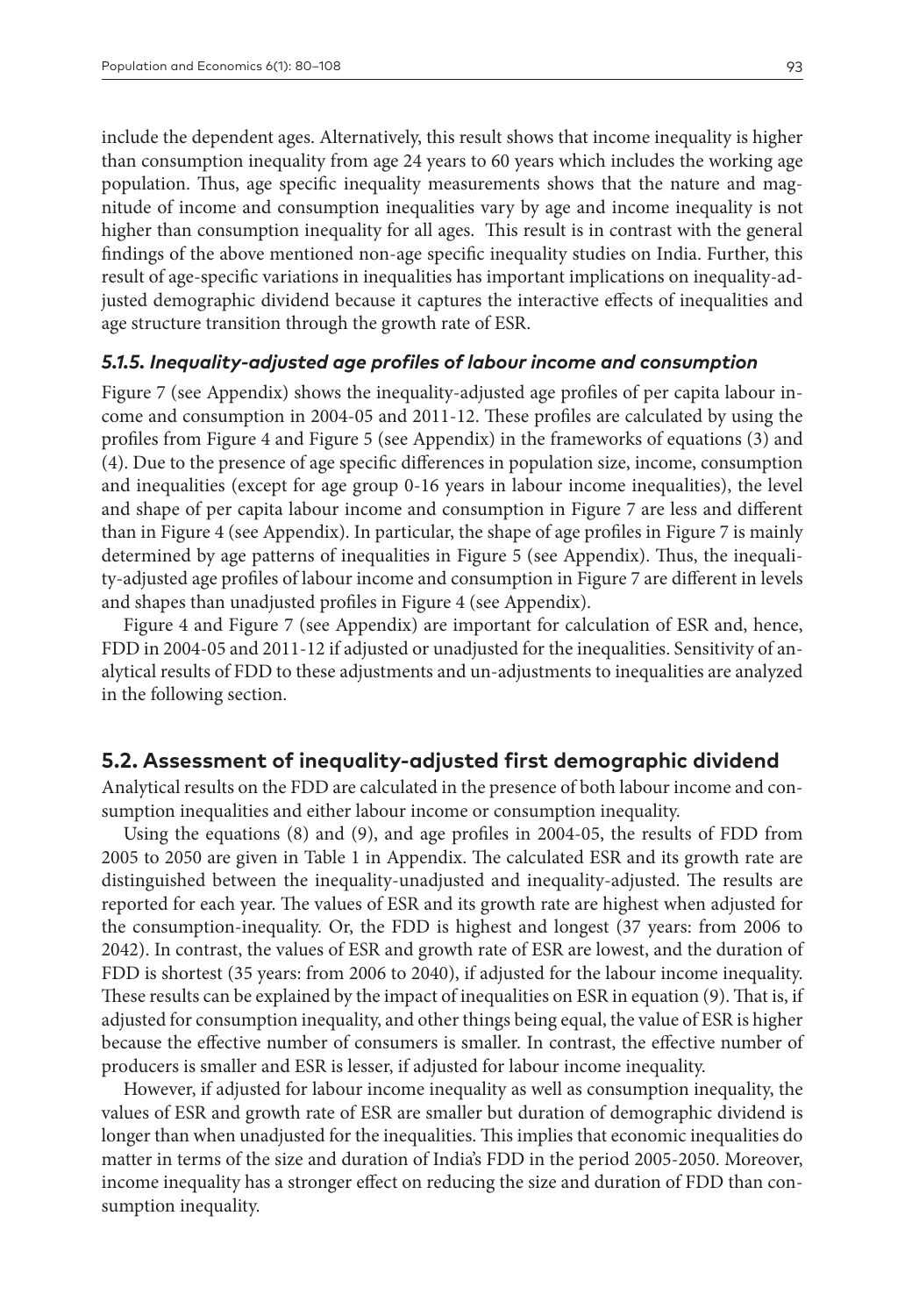Table 2 in Appendix presents the dynamics of FDD from 2011 to 2050 using the age profile for 2011-12. Qualitatively, these results are comparable to the results of FDD from 2005 to 2050 in Table 1 in Appendix. At the same time, key differences in these results are also evident. First, the size of FDD from 2012 to 2050 is higher in all the inequality-adjusted or inequality-unadjusted scenarios. The higher results are due to many factors including higher labour income and consumption, lower labour income and consumption inequalities for many ages, and higher population size by age (except for age 0-3 years). Second, the duration of the FDD is shortened by two years in all scenarios in Table 2.

Using the data presented in Table 1 and Table 2 (see Appendix), and constant labour productivity growth rate at 3.01 per cent in 2004-05 and 6.90 per cent in 2011-12, economic growth rates, i.e.,  $g[Y(t)/N(t)]$  in equation (8) and  $g[Y(t)/N(t)]^{**}$  in equation (9) are calculated. The results are shown in Appendix in Figure 8 for 2006-2050 and in Figure 9 for 2012-2050. In these figures, the values in the Y-axis is the sum of productivity growth rate and growth rate of ESR in Table 1 for Figure 8 and in Table 2 for Figure 9. Due to the constancy of productivity growth rates, the growth effects of inequality are mainly determined by the FDD or growth rate of ESR under scenarios in Table 1 and Table 2. These results imply that the growth rates are upward-biased if ESR is unadjusted for inequality. For instance, the growth effects are higher if unadjusted for both the inequalities and labour income inequality. However, growth effects of unadjusted ESR do not dominate inequality-adjusted ESR throughout. This is due to interactive effects of both age structure transition and differential inequality in labour income and consumption by age. Thus, inequalities do impact on the size and duration of the FDD and, hence, economic growth in India.

#### **6. Conclusion and policy implications**

This paper offers a new explanation and prediction of empirical relationship between income and consumption inequalities and NTA-based FDD model for India. The results show that India's first demographic dividend (FDD) size and duration over the period 2005-2050 have six important determinants: 1) growth rate of aggregate labour productivity; 2) age profile of labour productivity; 3) age profile of consumption; 4) labour income inequality by age; 5) consumption inequality by age; 6) age structure transition. Overall results indicate that the inequalities have remarkable effects on (i) lowering the age-specific distribution of labour income for select ages and consumption for all ages, and (ii) reducing the size of demographic dividend due to lesser growth rate of economic support ratio (ESR). Income inequality effects are found to be stronger than consumption inequality effects in terms of reducing demographic dividend. These results imply that the growth effects of FDD are upward-biased if unadjusted for the economic inequalities. Thus, economic inequality does matter for India's first demographic dividend realization.

The empirical results also imply that the attainment of reduction in inequalities by redistributive economic policies and investments in human capital for increasing the effective number of consumers are contributory to maximization of economic growth through FDD channel. For instance, in the framework of UN-SDGs 2030, redistributive and human capital investment policies for attainment of targets under the following goals, among other, are contributory to reduction in inequality and increase economic growth: Goal 1 (No Poverty),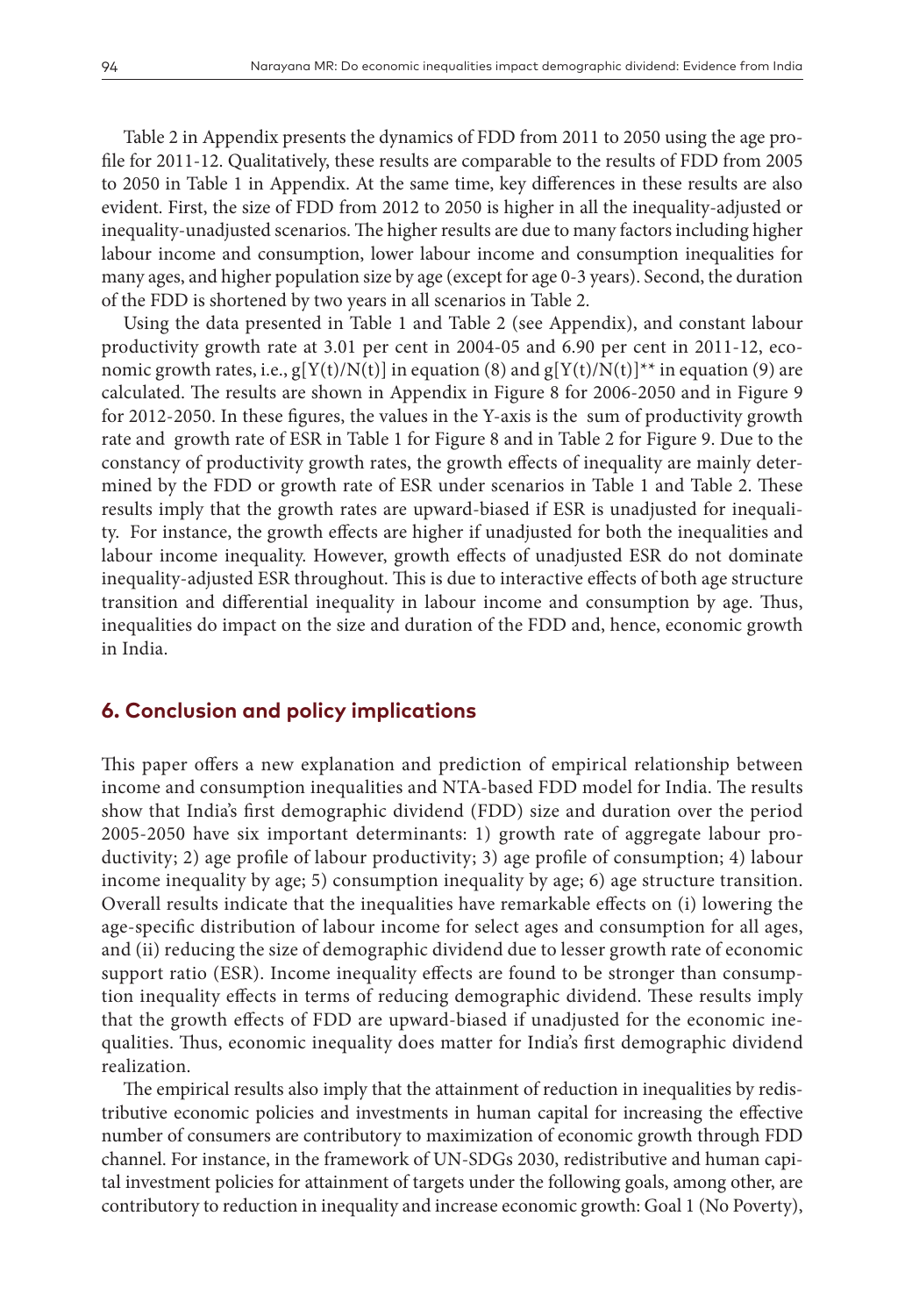Goal 2 (Zero Hunger), Goal 3 (Good Health and Well-being), Goal 4 (Quality Education), Goal 5 (Gender Equality), Goal 8 (Decent Work and Economic Growth) and Goal 10 (Reduced Inequalities). However, a detailed study is needed to link between the attainments of targets under these goals, inequalities and FDD for India. This analysis may also have important implications on explaining and predicting the economic and demographic factors which influence the growth rate of labour productivity, age profile of labour productivity, age profile of consumption, labour income inequality by age, consumption inequality by age, and age structure transition.<sup>1</sup>

If distribution of income and consumption change in the process of economic growth and demographic transition, the nature and degree of inequalities by age may also change. These dynamic implications can be captured in this paper if a time series of age profiles of labour income and consumption and inequalities in their distribution can be calculated. Subject to the availability of data in future, these time series calculations of the age profiles can be attempted. This shall be useful to offer either supporting or confronting evidence for India's growth effects of inequality through FDD tested in this paper.

Economic inequalities in this paper are calculated without controlling for any socio-economic status of individuals. Given the socio-economic diversity and disparities, and if controlled for education or other socio-economic status, a future study of inequalities by age may offer new insights into income, consumption and other NTA variables.

Subject to the comparability of labour income and consumption structures, nature and degree of inequality, and demographic transition, the approach of this paper can be replicated for comparative studies in developing countries. These include the BRICS countries who are members of NTA Global Research Network and have constructed NTA profiles. Such replicative and comparative studies will be useful in terms of establishing the generality of results obtained for India in this paper.

#### **Acknowledgements**

Early versions of this paper were presented at the technical sessions at (a) the Africa NTA Conference on Population and Development held by the Regional Consortium for Research in Generational Economy (CREG) (28-30 October 2019; Somone, Senegal); (b) the NTA Global Meeting on Population and the Generational Economy (3-7 August 2020; Honolulu, Hawaii, USA); (c) the Asia-Pacific Regional Virtual Meeting "Using the National Transfer Accounts (NTA) for Intergenerational Policy Advancement" (5-6 October 2021). The author is grateful to Professors Andrew Mason, Sang-Hyop Lee, Latif Damani, Bazlul Khondker and Maria Rivera, Doctors Tim Miller and Wassana Im-Em, and other distinguished participants in the above-mentioned conferences for constructive suggestions; and to Fiscal Policy Institute (Bengaluru, India) for support and encouragements. In addition, an earlier version of this paper has benefited from the perspicacious and technical comments by Professor Ronald Lee, two anonymous reviewers and the editor of this Journal. However, usual disclaimers apply.

<sup>1</sup> In a broader context, these implications may be useful to distinguish inequality of outcome (or consequences of unequally distributed income and wealth) and inequality of opportunity (or key dimensions necessary for fulfilling one's potential). A recent study by ESCAP (2019) shows the inequality of opportunity in Asia and the Pacific for education sector.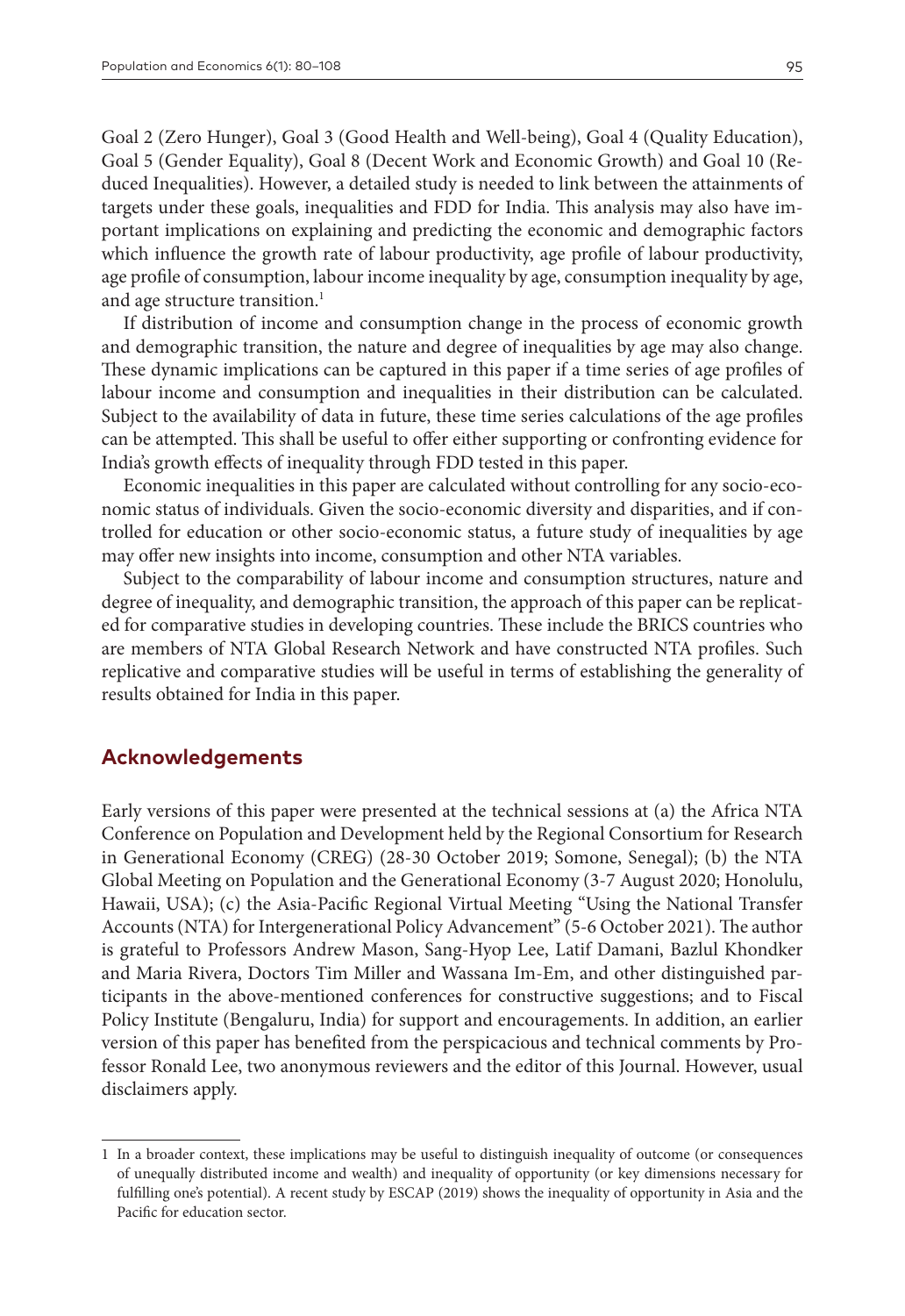### **Reference list**

- Ahluwalia MS (1976) Inequality, Poverty and Development. Journal of Development Economics 3(4): 307-42. URL: <https://www.sciencedirect.com/science/article/abs/pii/0304387876900274>
- Bloom DE (2012) Population Dynamics in India and Implications for Economic Growth. In: Ghate C (Ed) The Oxford Handbook on Indian Economy. Oxford University Press, New Delhi. Pp.462-95.

Bloom DE, Canning D, Sevilla J (2003) The Demographic Dividend: A New Perspective on the Economic Consequences of Population Change. Population Matters Monograph MR-1274, RAND, Santa Monica. 126 pp. URL: [https://www.rand.org/pubs/monograph\\_reports/MR1274.html](https://www.rand.org/pubs/monograph_reports/MR1274.html)

- Deaton AS, Paxton CH (1998) Ageing and Inequality in Income and Health. The American Economic Review 88(2): 248-53. URL:<https://www.jstor.org/stable/116928>
- Desai S, Vanneman R (2017) India Human Development Survey 2005. National Council of Applied Economic Research, New Delhi, and Inter-university Consortium for Political and Social Research, Ann Arbor.<https://doi.org/10.3886/ICPSR22626.v12>
- Donehower G, Abrigo M, Lee R, Mason A (2021) How public and private transfers have shaped levels and trends of US economic inequality in recent decades. Paper presented for Population Association of America Annual Meeting 2021. 5-8 May 2021 (Location: Online). 17 pp.
- Gradin C, Wu B (2020) Income and consumption inequality in China: A comparative approach with India. China Economic Review 62: 10143.<https://doi.org/10.1016/j.chieco.2020.101463>
- Handbook of Income Distribution (2000) /Atkinson AB, Bourguignon F (Eds). Vol.1. North-Holland, Amsterdam. 998 pp. URL: [https://www.sciencedirect.com/handbook/handbook-of-income-distri](https://www.sciencedirect.com/handbook/handbook-of-income-distribution/vol/1/suppl/C)[bution/vol/1/suppl/C](https://www.sciencedirect.com/handbook/handbook-of-income-distribution/vol/1/suppl/C)
- Handbook of Income Distribution (2015) /Atkinson AB, Bourguignon F (Eds). Vol.2. North-Holland, Amsterdam. 2251 pp. URL: [https://www.sciencedirect.com/handbook/handbook-of-income-dis](https://www.sciencedirect.com/handbook/handbook-of-income-distribution/vol/2/suppl/C)[tribution/vol/2/suppl/C](https://www.sciencedirect.com/handbook/handbook-of-income-distribution/vol/2/suppl/C)
- Himanshu (2019) Inequality in India: A Review of Levels and Trends. WIDER Working Paper 2019/42, UNU-WIDER, Helsinki. 26 pp.<https://doi.org/10.35188/UNU-WIDER/2019/676-0>
- Ihle D, Siebert-Meyerhoff A (2017) The older, the richer? A decomposition of wealth inequality by age subgroups / CAWM Discussion Paper, No.97. Westfälische Wilhelms-Universität Münster, Centrum für Angewandte Wirtschaftsforschung (CAWM), Münster. 22 pp. URL: [https://www.econ](https://www.econstor.eu/bitstream/10419/170712/1/1001286758.pdf)[stor.eu/bitstream/10419/170712/1/1001286758.pdf](https://www.econstor.eu/bitstream/10419/170712/1/1001286758.pdf)
- Ladusingh L, Narayana MR (2011) Demographic Dividends for India: Evidence and Implications based on National Transfer Accounts / ADB Economics Working Paper Series No.292. Asian Development Bank, Manila, Philippines. 30 pp. URL: [https://www.adb.org/sites/default/files/publica](https://www.adb.org/sites/default/files/publication/29713/economics-wp-292.pdf)[tion/29713/economics-wp-292.pdf](https://www.adb.org/sites/default/files/publication/29713/economics-wp-292.pdf)
- Mason A, Lee R (2011a) "Introducing Age into National Accounts". In: Lee R, Mason A (Eds) Population Aging and the Generational Economy: Global Perspectives. Edgar Elgar, Cheltenham. Pp.55- 78
- Mason A, Lee R (Eds) (2011b) Population Aging and the Generational Economy: A Global Perspective. Edgar Elgar, Cheltenham. 598 pp.
- Mason A, Lee R, Abrigo M, Lee S-H (2017) Support Ratios and Demographic Dividends: Estimates for the World / Technical Paper No.2017/1, Population Division, Department of Economic and Social Affairs, United Nations, New York, 52 pp. URL: [https://www.un.org/en/development/desa/](https://www.un.org/en/development/desa/population/publications/pdf/technical/TP2017-1.pdf) [population/publications/pdf/technical/TP2017-1.pdf](https://www.un.org/en/development/desa/population/publications/pdf/technical/TP2017-1.pdf)
- Mason A, Lee R, Members of the NTA Network (2022) Six Ways Population Change Will Affect the Global Economy. Population and Development Review. First published: 14 February 2022. 23 pp. URL: <https://onlinelibrary.wiley.com/doi/epdf/10.1111/padr.12469>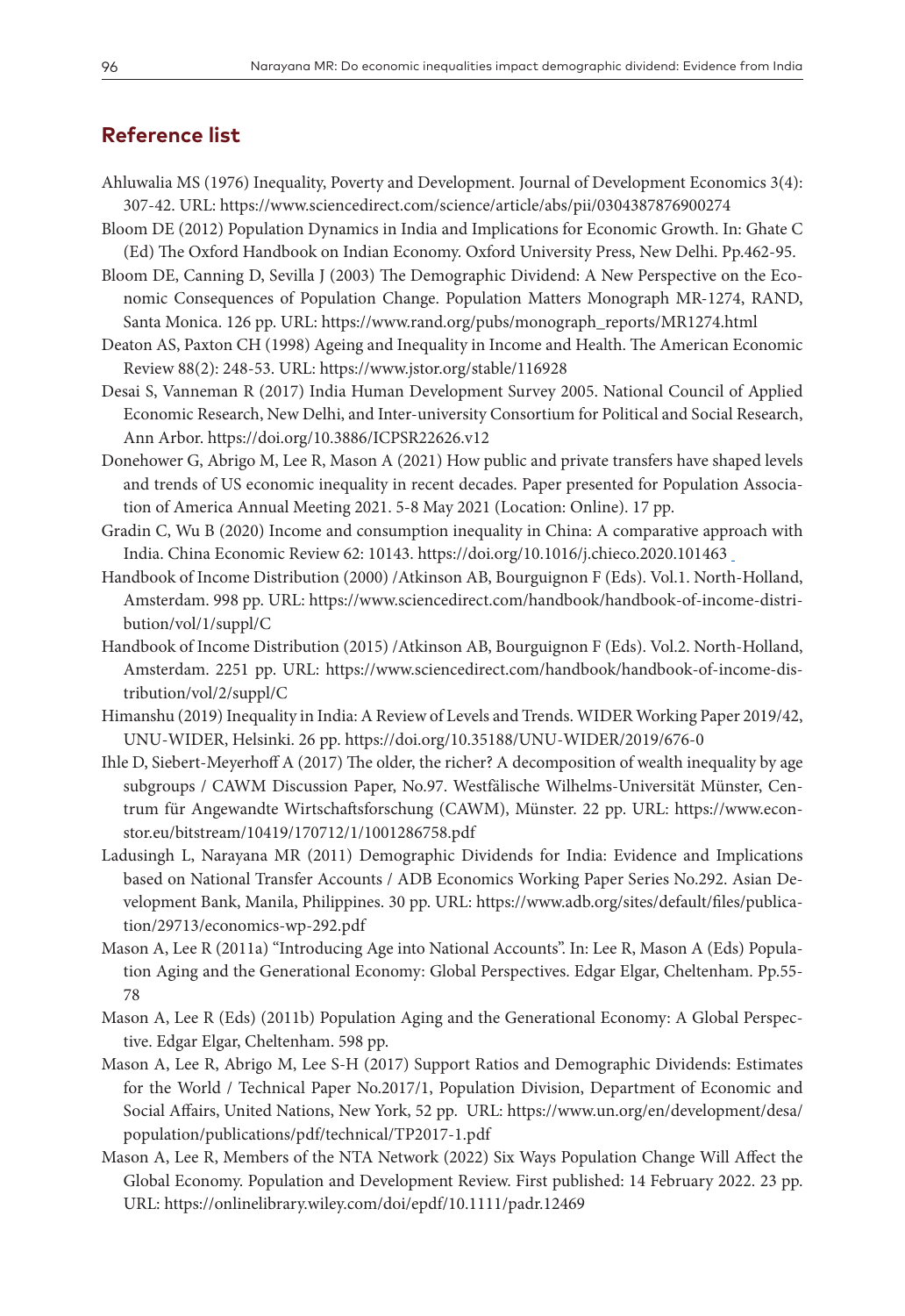- Misra R, Mourya NK (2021) Demographic Opportunity and Economic Development: A Comparative Study of India and China. Demography India 50(1): 174-94. URL: [https://www.academia.](https://www.academia.edu/49264621/Demographic_Opportunity_and_Economic_Development_A_Comparative_Study_of_India_and_China) [edu/49264621/Demographic\\_Opportunity\\_and\\_Economic\\_Development\\_A\\_Comparative\\_](https://www.academia.edu/49264621/Demographic_Opportunity_and_Economic_Development_A_Comparative_Study_of_India_and_China) [Study\\_of\\_India\\_and\\_China](https://www.academia.edu/49264621/Demographic_Opportunity_and_Economic_Development_A_Comparative_Study_of_India_and_China)
- Narayana MR (2015) India's age structure transition, sectoral labor productivity and economic growth: Evidence and implications based on National Transfer Accounts. Population Research and Policy Review 34(3): 381-415. <https://doi.org/10.1007/s11113-014-9346-5>
- Narayana MR (2018) Accounting for age structure transition through public education expenditure: New macro evidence from India. South Asia Journal of Macroeconomics and Public Finance 7(2): 171-211. [https://doi.org/10.1177%2F2277978718795773](https://doi.org/10.1177/2277978718795773)
- Narayana MR (2021) Economic inequality by age and its implications for inequity for living generations in India: Evidence based on National Transfer Accounts. Asia-Pacific Journal of Regional Science 5(2): 373-96. <https://doi.org/10.1007/s41685-020-00184-2>
- Prados de la Escosura L (2017) Spanish Economic Growth*,* 1850-2015 / Palgrave Series in Economic History. Palgrave MacMillan, Cham. 383 pp. URL: [https://link.springer.com/content/pd](https://link.springer.com/content/pdf/10.1007/978-3-319-58042-5.pdf)[f/10.1007%2F978-3-319-58042-5.pdf](https://link.springer.com/content/pdf/10.1007/978-3-319-58042-5.pdf)
- Rosero-Bixby L, Mejia-Guevara I, Jimenez-Fontana P, Roldan-Molina L (2016) NTA by socio-economic status (SES) in Latin America: Progress, issues, outlook. Paper presented for International Conference on Demographic Dividend and African Development: 11<sup>th</sup> Global Meeting of the National Transfer Accounts Network, Dakar and Saly, Senegal.
- Sen A (1973) On Economic Inequality. Clarendon Press, Oxford. 260 pp.
- State of Working India 2018 (2018) Centre for Sustainable Employment, Azim Premji University, Bengaluru. 165 pp. URL: <https://cse.azimpremjiuniversity.edu.in/state-of-working-india/swi-2018/>

### **Other data sources**

- Central Statistical Office (2015) National Accounts Statistics 2015. Ministry of Statistics and Programme Implementation, Government of India New Delhi. URL: [https://www.mospi.gov.in/web/](https://www.mospi.gov.in/web/mospi/reports-publications/-/reports/view/templateThree/401?q=RPCAT) [mospi/reports-publications/-/reports/view/templateThree/401?q=RPCAT](https://www.mospi.gov.in/web/mospi/reports-publications/-/reports/view/templateThree/401?q=RPCAT)
- Central Statistical Office (2018) National Accounts Statistics 2018. Ministry of Statistics and Programme Implementation, Government of India, New Delhi. 375 pp. URL: [https://www.mospi.](https://www.mospi.gov.in/documents/213904/330877//NAS20181600576834009.pdf/15122a0c-2aa7-fe2c-41f5-769a72e5d23d) [gov.in/documents/213904/330877//NAS20181600576834009.pdf/15122a0c-2aa7-fe2c-41f5-](https://www.mospi.gov.in/documents/213904/330877//NAS20181600576834009.pdf/15122a0c-2aa7-fe2c-41f5-769a72e5d23d) [769a72e5d23d](https://www.mospi.gov.in/documents/213904/330877//NAS20181600576834009.pdf/15122a0c-2aa7-fe2c-41f5-769a72e5d23d)
- ESCAP (2019) Inequality of Opportunity in Asia and the Pacific: Education. Social Development Policy Papers No.ST/ESCAP/2817. United Nations Economic and Social Commission for Asia and the Pacific, Bangkok. 34 pp. URL: [https://www.unescap.org/resources/inequality-opportuni](https://www.unescap.org/resources/inequality-opportunity-asia-and-pacific-education)[ty-asia-and-pacific-education](https://www.unescap.org/resources/inequality-opportunity-asia-and-pacific-education)
- Government of India (2011) C-Series/C-13 Single Year Age Returns by Residence and Sex. Office of the Registrar General & Census Commissioner, India, Ministry of Home Affairs, New Delhi. URL: <https://censusindia.gov.in/2011census/C-series/C-13.html>
- Government of India (2013) The National Policy for Children, 2013. Ministry of Women and Child Development (New Delhi): Gazette of India, Part I-Sec.1, dated 11<sup>th</sup> May 2013. 6 pp. URL: [https://](https://wcd.nic.in/sites/default/files/npcenglish08072013_0.pdf) [wcd.nic.in/sites/default/files/npcenglish08072013\\_0.pdf](https://wcd.nic.in/sites/default/files/npcenglish08072013_0.pdf)
- Government of India (2020a) National Education Policy 2020. Ministry of Human Resource Development, New Delhi. 65 pp. URL: [https://www.education.gov.in/sites/upload\\_files/mhrd/files/NEP\\_](https://www.education.gov.in/sites/upload_files/mhrd/files/NEP_Final_English_0.pdf) [Final\\_English\\_0.pdf](https://www.education.gov.in/sites/upload_files/mhrd/files/NEP_Final_English_0.pdf)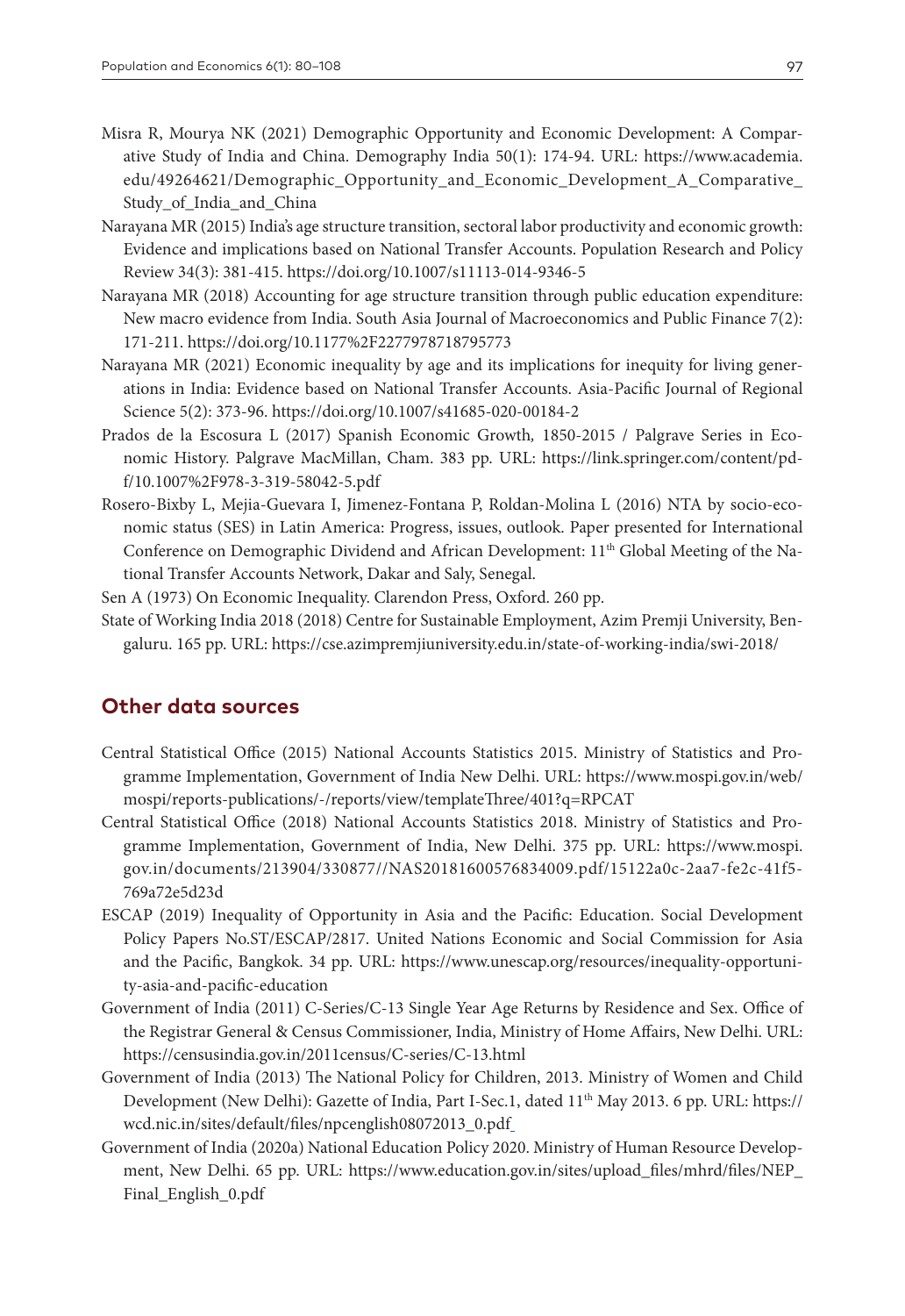- Government of India (2020b) Inequality and Growth: Conflict or Convergence? Chapter 4 in Vol.1, Economic Survey 2020-21, Department of Economic Affairs, Ministry of Finance, New Delhi, pp.121-49. URL: [https://edurev.in/studytube/Inequality-and-Growth-Conflict-or-Convergence-/](https://edurev.in/studytube/Inequality-and-Growth-Conflict-or-Convergence-/f7ff55e4-b842-4e62-8e1f-c5dcc3eaf239_p) [f7ff55e4-b842-4e62-8e1f-c5dcc3eaf239\\_p](https://edurev.in/studytube/Inequality-and-Growth-Conflict-or-Convergence-/f7ff55e4-b842-4e62-8e1f-c5dcc3eaf239_p)
- Government of India (2020c) Population Projections for India and States 2011-2036. Report of the Technical Group on Population Projections, Census of India 2011, National Commission on Population, Ministry of Health and Family Welfare, New Delhi. 264 pp. URL: [https://main.mohfw.gov.](https://main.mohfw.gov.in/sites/default/files/Population%20Projection%20Report%202011-2036%20-%20upload_compressed_0.pdf) [in/sites/default/files/Population%20Projection%20Report%202011-2036%20-%20upload\\_com](https://main.mohfw.gov.in/sites/default/files/Population%20Projection%20Report%202011-2036%20-%20upload_compressed_0.pdf)[pressed\\_0.pdf](https://main.mohfw.gov.in/sites/default/files/Population%20Projection%20Report%202011-2036%20-%20upload_compressed_0.pdf)
- Government of India (2020d) All India Survey on Higher Education. Final Report 2019-20. Ministry of Education, Department of Higher Education, New Delhi. 290 pp. URL: [https://ruralindiaonline.](https://ruralindiaonline.org/en/library/resource/all-india-survey-on-higher-education-aishe-2019-20/) [org/en/library/resource/all-india-survey-on-higher-education-aishe-2019-20/](https://ruralindiaonline.org/en/library/resource/all-india-survey-on-higher-education-aishe-2019-20/)
- OECD (2019) Pensions at a Glance 2019. OECD and G20 Indicators. OECD Publishing, Paris. 224 pp. <https://doi.org/10.1787/b6d3dcfc-en>
- Planning Commission (2008) Eleventh Five Year Plan 2007-12. Volume I. Inclusive Growth*.* Government of India, Oxford University Press, New Delhi. 306 pp. URL: [https://policy.asiapacificenergy.](https://policy.asiapacificenergy.org/sites/default/files/Eleventh%20Five%20Year%20Plan%202007-12.pdf) [org/sites/default/files/Eleventh%20Five%20Year%20Plan%202007-12.pdf](https://policy.asiapacificenergy.org/sites/default/files/Eleventh%20Five%20Year%20Plan%202007-12.pdf)
- United Nations (2013) NTA Manual: Measuring and Analysing the Generational Economy. Population Division, Department of Social and Economic Affairs, New York. 226 pp. URL: [https://www.](https://www.un.org/en/development/desa/population/publications/development/NTA_Manual.shtm) [un.org/en/development/desa/population/publications/development/NTA\\_Manual.shtm](https://www.un.org/en/development/desa/population/publications/development/NTA_Manual.shtm)
- United Nations (2019) World Population Prospects 2019: 2019 Revision of World Population Prospects. Department of Economic and Social Affairs, Population Division, New York. URL: [https://](https://population.un.org/wpp/) [population.un.org/wpp/](https://population.un.org/wpp/)
- UNDP (1993) Human Development Report 1993. United Nations Development Programme, New York. 138 pp. URL:<http://www.hdr.undp.org/en/reports/global/hdr1993>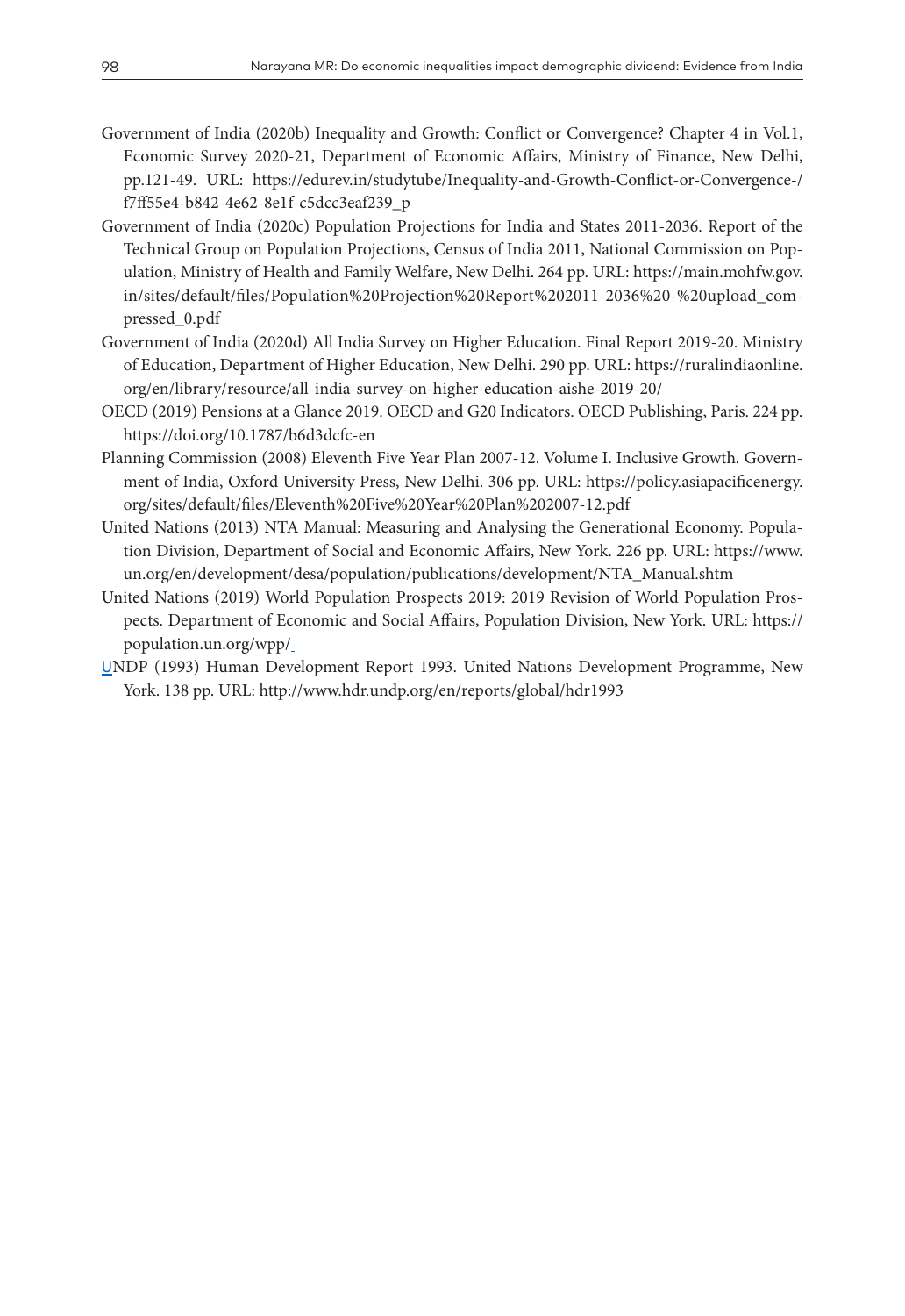| j                                                |
|--------------------------------------------------|
| ׇ֚֓֡                                             |
|                                                  |
|                                                  |
|                                                  |
| I                                                |
|                                                  |
| l                                                |
| ţ                                                |
|                                                  |
|                                                  |
| ï                                                |
|                                                  |
| l                                                |
| ļ                                                |
| i                                                |
| I<br>֚֚֡֡                                        |
| I                                                |
|                                                  |
| ֖֖֖֖֖֖֧֖֖֧֖֧֚֚֚֚֚֚֚֚֚֚֚֚֚֚֚֚֚֚֚֚֚֚֚֚֚֚֚֚֚֚֬֝֝֓֞֝ |
|                                                  |
|                                                  |
|                                                  |
|                                                  |
| ֕                                                |
| l                                                |
|                                                  |
| l<br>Ò                                           |
|                                                  |
| ļ                                                |
|                                                  |
|                                                  |
|                                                  |
|                                                  |
| l                                                |
|                                                  |
|                                                  |
|                                                  |
|                                                  |
|                                                  |
|                                                  |
|                                                  |
|                                                  |
| I                                                |
|                                                  |
| j                                                |
|                                                  |
|                                                  |
|                                                  |
|                                                  |
|                                                  |
|                                                  |
|                                                  |
|                                                  |
|                                                  |
| ì                                                |
|                                                  |
|                                                  |
|                                                  |
|                                                  |
|                                                  |
|                                                  |
|                                                  |
|                                                  |
|                                                  |
|                                                  |
|                                                  |
|                                                  |
|                                                  |
|                                                  |
|                                                  |
| j                                                |
| l                                                |
|                                                  |
|                                                  |
| $\frac{1}{10}$                                   |
|                                                  |
|                                                  |

| Year | Table 1. India's first demographic dividend: calculated values of economic support ratio and its growth rates, India, 2005-2050 | Economic Support Ratio (ESR)        |                                      |                                           |                              | Growth rate of ESR (%)               |                                      |                                                  |
|------|---------------------------------------------------------------------------------------------------------------------------------|-------------------------------------|--------------------------------------|-------------------------------------------|------------------------------|--------------------------------------|--------------------------------------|--------------------------------------------------|
|      |                                                                                                                                 |                                     |                                      |                                           |                              |                                      |                                      |                                                  |
|      | Unadjusted for<br>inequality                                                                                                    | inequalities<br>Adjusted<br>forboth | for income<br>inequality<br>Adjusted | consumption<br>Adjusted for<br>inequality | Unadjusted for<br>inequality | inequalities<br>Adjusted<br>for both | for income<br>inequality<br>Adjusted | consumption<br><b>Adjusted for</b><br>inequality |
| 2005 | 0.918                                                                                                                           | 0.651                               | 0.423                                | 1.411                                     |                              |                                      |                                      |                                                  |
| 2006 | 0.923                                                                                                                           | 0.654                               | 0.425                                | 1.420                                     | 0.572                        | 0.559                                | 0.524                                | 0.608                                            |
| 2007 | 0.928                                                                                                                           | 0.658                               | 0.428                                | 1.429                                     | 0.606                        | 0.582                                | 0.546                                | 0.641                                            |
| 2008 | 0.934                                                                                                                           | 0.662                               | 0.430                                | 1.438                                     | 0.622                        | 0.594                                | 0.558                                | 0.658                                            |
| 2009 | 0.940                                                                                                                           | 0.666                               | 0.432                                | 1.448                                     | 0.630                        | 0.609                                | 0.571                                | 0.668                                            |
| 2010 | 0.946                                                                                                                           | 0.670                               | 0.435                                | 1.458                                     | 0.630                        | 0.614                                | 0.574                                | 0.670                                            |
| 2011 | 0.951                                                                                                                           | 0.674                               | 0.437                                | 1.466                                     | 0.531                        | 0.526                                | 0.488                                | 0.568                                            |
| 2012 | 0.956                                                                                                                           | 0.678                               | 0.439                                | 1.475                                     | 0.562                        | 0.566                                | 0.525                                | 0.603                                            |
| 2013 | 0.962                                                                                                                           | 0.682                               | 0.442                                | 1.484                                     | 0.583                        | 0.590                                | 0.547                                | 0.626                                            |
| 2014 | 0.967                                                                                                                           | 0.686                               | 0.444                                | 1.493                                     | 0.584                        | 0.590                                | 0.546                                | 0.628                                            |
| 2015 | 0.973                                                                                                                           | 0.689                               | 0.446                                | 1.503                                     | 0.572                        | 0.577                                | 0.533                                | 0.616                                            |
| 2016 | 0.978                                                                                                                           | 0.693                               | 0.449                                | 1.512                                     | 0.552                        | 0.559                                | 0.516                                | 0.595                                            |
| 2017 | 0.984                                                                                                                           | 0.697                               | 0.451                                | 1.520                                     | 0.533                        | 0.529                                | 0.490                                | 0.573                                            |
| 2018 | 0.989                                                                                                                           | 0.701                               | 0.453                                | 1.529                                     | 0.528                        | 0.522                                | 0.482                                | 0.568                                            |
| 2019 | 0.994                                                                                                                           | 0.704                               | 0.455                                | 1.538                                     | 0.542                        | 0.537                                | 0.495                                | 0.585                                            |
| 2020 | 1.000                                                                                                                           | 0.708                               | 0.458                                | 1.547                                     | 0.559                        | 0.555                                | 0.509                                | 0.605                                            |
| 2021 | 1.004                                                                                                                           | 0.712                               | 0.460                                | 1.555                                     | 0.475                        | 0.469                                | 0.427                                | 0.516                                            |
| 2022 | $1.010$                                                                                                                         | 0.715                               | 0.462                                | 1.564                                     | 0.512                        | 0.508                                | 0.462                                | 0.558                                            |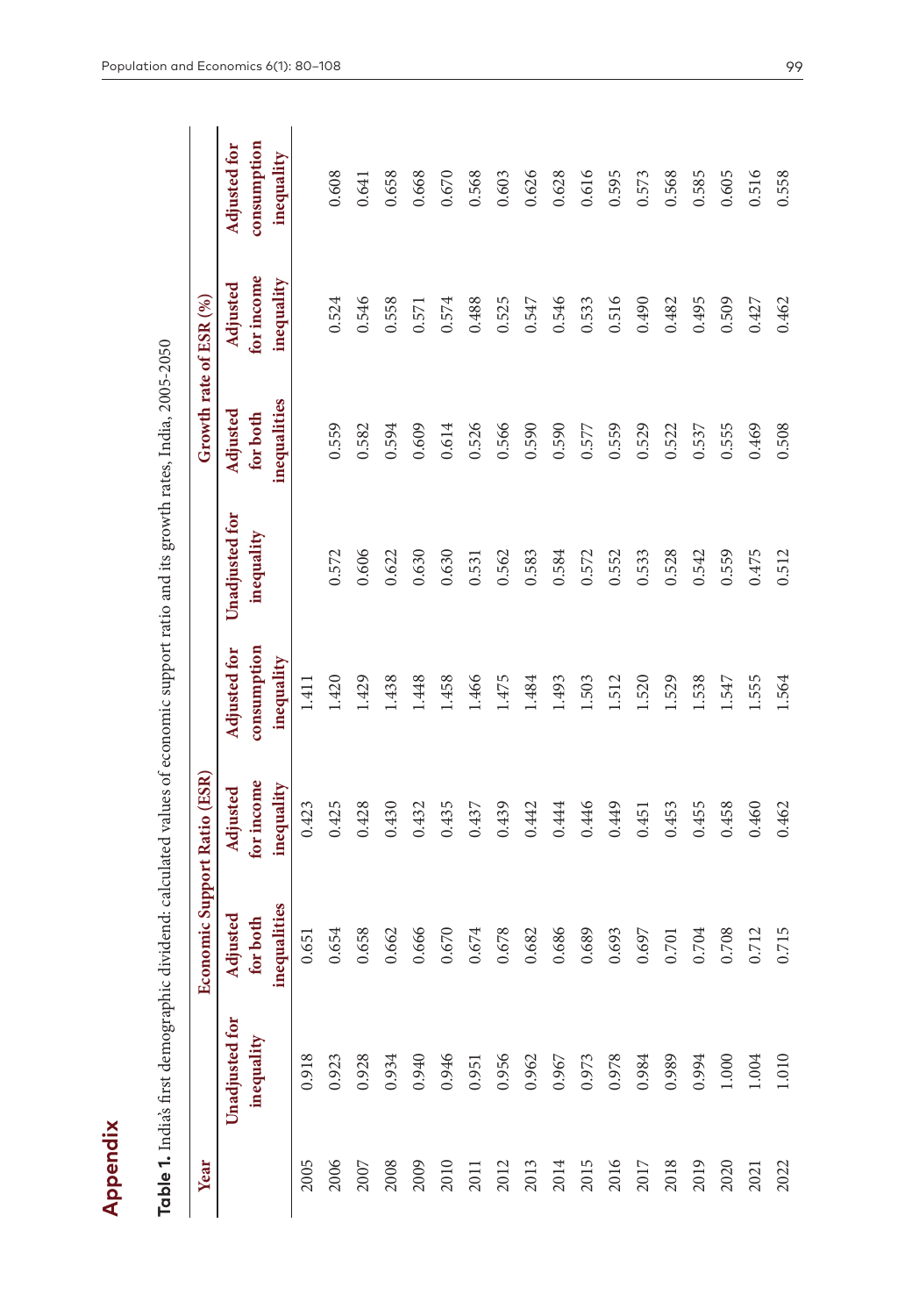| Year |                              | <b>Economic Support Ratio (ESR)</b> |                        |                                    |                              | Growth rate of ESR (%) |                        |                             |
|------|------------------------------|-------------------------------------|------------------------|------------------------------------|------------------------------|------------------------|------------------------|-----------------------------|
|      |                              |                                     |                        |                                    |                              |                        |                        |                             |
|      | Unadjusted for<br>inequality | Adjusted<br>forboth                 | for income<br>Adjusted | consumption<br><b>Adjusted for</b> | Unadjusted for<br>inequality | Adjusted<br>for both   | for income<br>Adjusted | consumption<br>Adjusted for |
|      |                              | inequalities                        | inequality             | inequality                         |                              | inequalities           | inequality             | inequality                  |
| 2023 | 1.015                        | 0.719                               | 0.464                  | 1.573                              | 0.530                        | 0.523                  | 0.475                  | 0.578                       |
| 2024 | 1.020                        | 0.723                               | 0.466                  | 1.582                              | 0.523                        | 0.512                  | 0.462                  | 0.572                       |
| 2025 | 1.025                        | 0.726                               | 0.468                  | 1.590                              | 0.500                        | 0.489                  | 0.438                  | 0.551                       |
| 2026 | 1.030                        | 0.729                               | 0.470                  | 1.598                              | 0.454                        | 0.443                  | 0.393                  | 0.504                       |
| 2027 | 1.035                        | 0.733                               | 0.472                  | 1.606                              | 0.450                        | 0.434                  | 0.384                  | 0.499                       |
| 2028 | 1.039                        | 0.736                               | 0.474                  | 1.614                              | 0.436                        | 0.416                  | 0.368                  | 0.484                       |
| 2029 | 1.044                        | 0.739                               | 0.475                  | 1.622                              | 0.419                        | 0.398                  | 0.352                  | 0.465                       |
| 2030 | 1.048                        | 0.741                               | $0.477\,$              | 1.629                              | 0.395                        | 0.372                  | 0.329                  | 0.439                       |
| 2031 | 1.051                        | 0.744                               | $0.478\,$              | 1.635                              | 0.337                        | 0.311                  | 0.274                  | 0.374                       |
| 2032 | 1.055                        | 0.746                               | 0.479                  | 1.641                              | 0.325                        | 0.299                  | 0.262                  | 0.362                       |
| 2033 | 1.058                        | 0.748                               | 0.481                  | 1.647                              | 0.305                        | 0.282                  | 0.245                  | 0.343                       |
| 2034 | 1.061                        | 0.750                               | 0.482                  | 1.652                              | 0.277                        | 0.257                  | 0.218                  | 0.316                       |
| 2035 | 1.063                        | 0.752                               | 0.482                  | 1.656                              | 0.240                        | 0.225                  | 0.186                  | 0.280                       |
| 2036 | 1.065                        | 0.753                               | 0.483                  | 1.660                              | 0.176                        | 0.164                  | 0.128                  | 0.212                       |
| 2037 | 1.067                        | 0.754                               | 0.484                  | 1.663                              | 0.157                        | 0.148                  | 0.114                  | 0.191                       |
| 2038 | 1.068                        | 0.755                               | 0.484                  | 1.666                              | 0.131                        | 0.128                  | 0.095                  | 0.163                       |
| 2039 | 1.069                        | 0.756                               | 0.484                  | 1.668                              | 0.096                        | 0.106                  | 0.074                  | 0.128                       |
| 2040 | 1.070                        | 0.756                               | 0.485                  | 1.669                              | 0.052                        | 0.074                  | 0.041                  | 0.085                       |
| 2041 | 1.070                        | 0.756                               | 0.485                  | 1.670                              | $-0.006$                     | 0.022                  | $-0.008$               | 0.024                       |
| 2042 | 1.069                        | 0.756                               | 0.485                  | 1.670                              | $-0.025$                     | 0.011                  | $-0.022$               | 0.008                       |
| 2043 | 1.069                        | 0.756                               | 0.484                  | 1.670                              | $-0.045$                     | $-0.002$               | $-0.036$               | $-0.011$                    |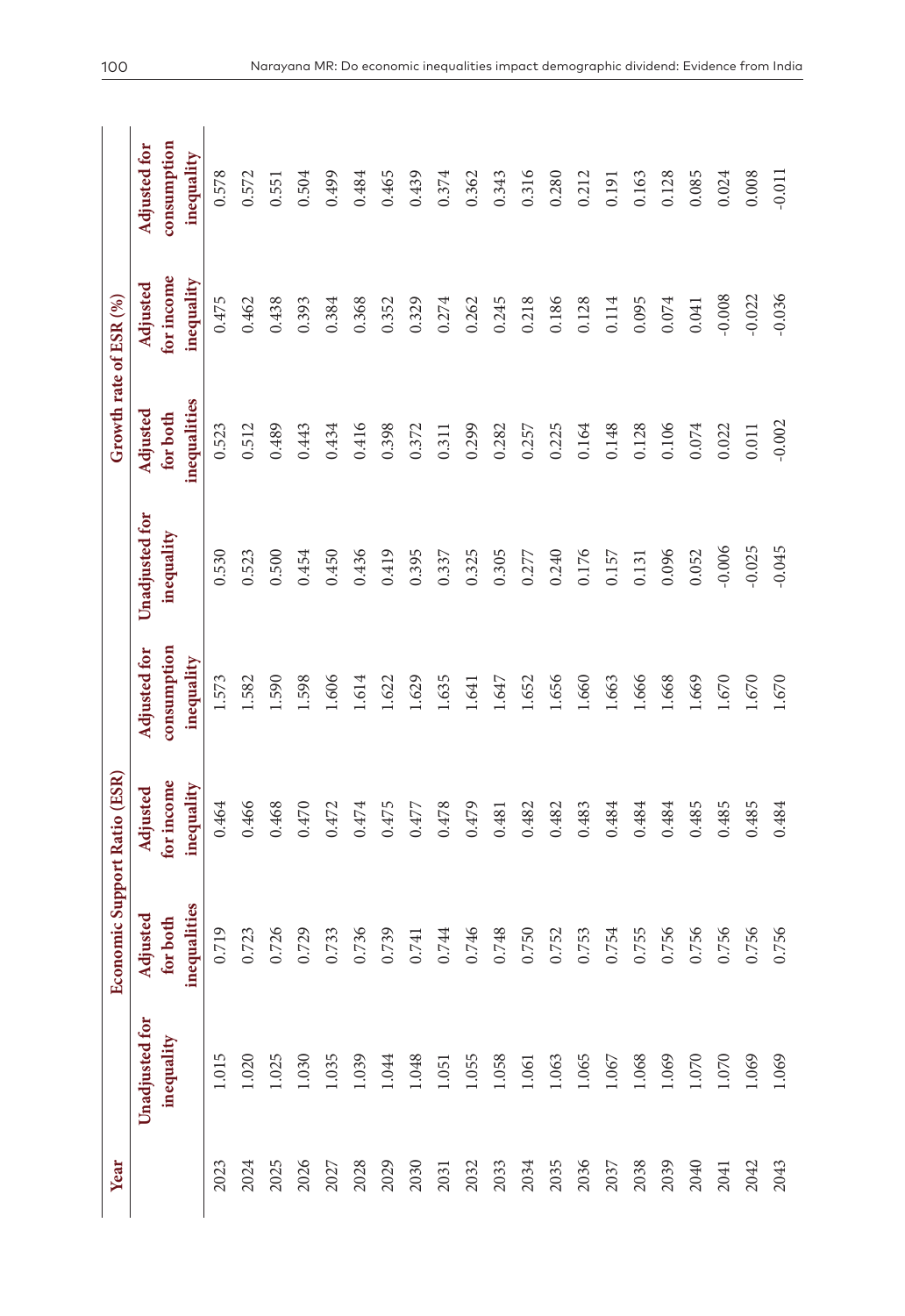| Year |                                                                                                                                                                  | Economic Support Ratio (ESR)         |                                      |                                                  |                              | Growth rate of ESR $(%)$             |                                      |                                                  |
|------|------------------------------------------------------------------------------------------------------------------------------------------------------------------|--------------------------------------|--------------------------------------|--------------------------------------------------|------------------------------|--------------------------------------|--------------------------------------|--------------------------------------------------|
|      | Unadjusted for<br>inequality                                                                                                                                     | inequalities<br>Adjusted<br>for both | for income<br>inequality<br>Adjusted | <b>Adjusted for</b><br>consumption<br>inequality | Unadjusted for<br>inequality | inequalities<br>Adjusted<br>for both | for income<br>inequality<br>Adjusted | consumption<br><b>Adjusted for</b><br>inequality |
| 2044 | 1.068                                                                                                                                                            | 0.756                                | 0.484                                | 1.669                                            | $-0.064$                     | $-0.019$                             | $-0.054$                             | $-0.029$                                         |
| 2045 | 1.067                                                                                                                                                            | 0.756                                | 0.484                                | 1.668                                            | $-0.090$                     | $-0.040$                             | $-0.077$                             | $-0.053$                                         |
| 2046 | 1.066                                                                                                                                                            | 0.755                                | 0.483                                | 1.667                                            | $-0.129$                     | $-0.078$                             | $-0.112$                             | $-0.095$                                         |
| 2047 | 1.065                                                                                                                                                            | 0.755                                | 0.483                                | 1.665                                            | $-0.127$                     | $-0.073$                             | $-0.106$                             | $-0.094$                                         |
| 2048 | 1.063                                                                                                                                                            | 0.754                                | 0.482                                | 1.663                                            | $-0.131$                     | $-0.077$                             | $-0.108$                             | $-0.100$                                         |
| 2049 | 1.062                                                                                                                                                            | 0.754                                | 0.482                                | 1.662                                            | $-0.143$                     | $-0.083$                             | 0.114                                | $-0.112$                                         |
| 2050 | 1.060                                                                                                                                                            | 0.753                                | 0.481                                | 1.659                                            | $-0.163$                     | $-0.098$                             | 0.128                                | $-0.133$                                         |
|      | Source: calculated by the author in the framework of equations (8) and (9).                                                                                      |                                      |                                      |                                                  |                              |                                      |                                      |                                                  |
|      | Note: all calculations are based on constancy of age profiles of per capita labour income and consumption unadjusted for inequalities in Fig. 4 and adjusted for |                                      |                                      |                                                  |                              |                                      |                                      |                                                  |
|      | inequalities in 2004-05.                                                                                                                                         |                                      |                                      |                                                  |                              |                                      |                                      |                                                  |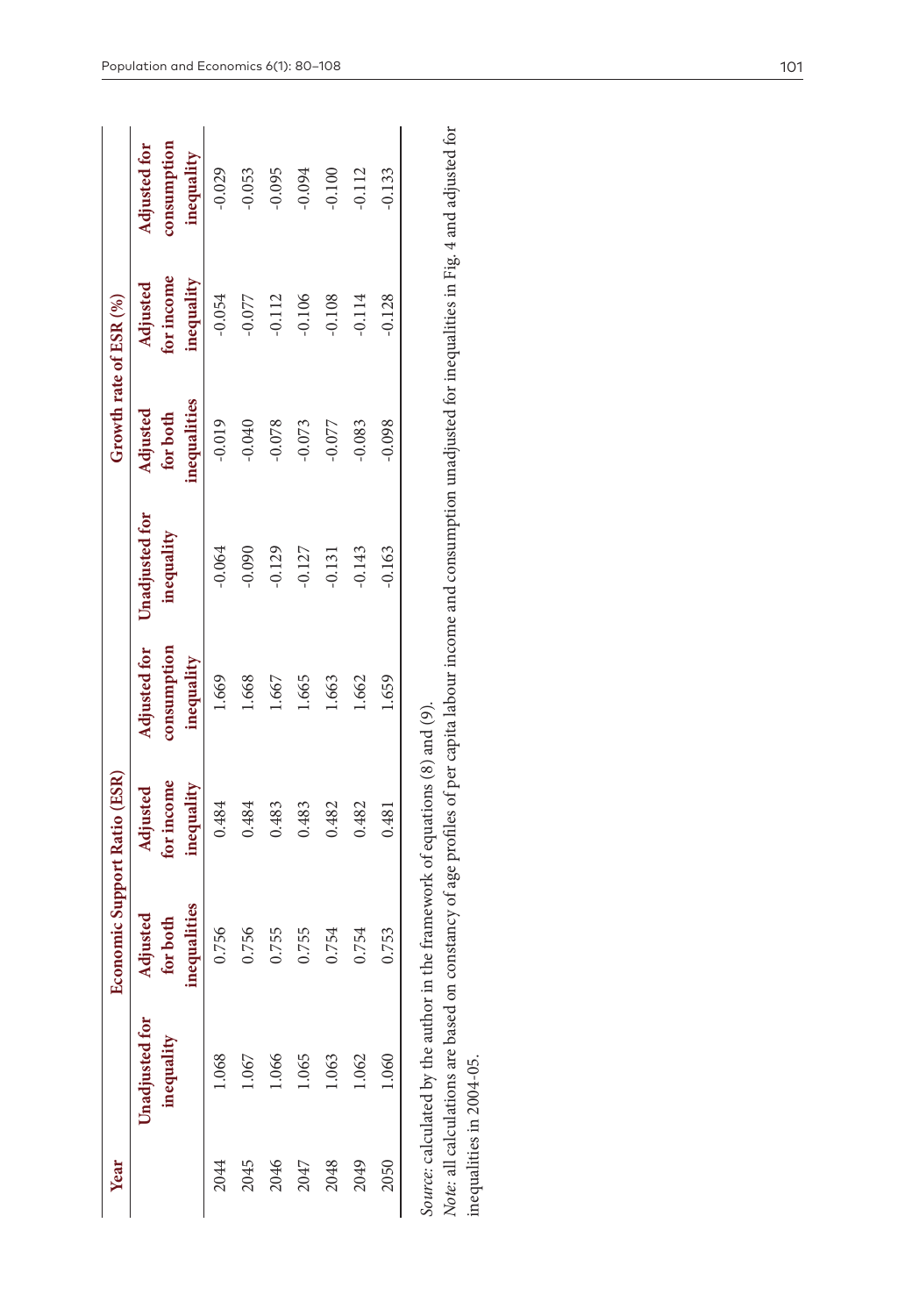| l<br>j   |
|----------|
|          |
|          |
|          |
| l        |
|          |
|          |
| j        |
| l        |
|          |
|          |
| l        |
|          |
|          |
|          |
| i        |
|          |
|          |
|          |
|          |
|          |
|          |
| l        |
|          |
| ١        |
|          |
| í        |
|          |
|          |
|          |
| i        |
|          |
|          |
|          |
|          |
|          |
|          |
|          |
|          |
|          |
|          |
|          |
|          |
|          |
|          |
|          |
| ţ        |
|          |
|          |
|          |
|          |
| i        |
|          |
| I        |
|          |
|          |
|          |
|          |
|          |
|          |
|          |
|          |
| l        |
| I<br>d   |
| ∩e<br>Je |
|          |
|          |

| Year |                | Economic Support Ratio (ESR) |                          |                           |                | Growth rate of ESR (%)   |                          |                           |
|------|----------------|------------------------------|--------------------------|---------------------------|----------------|--------------------------|--------------------------|---------------------------|
|      | Unadjusted for | Adjusted                     | Adjusted                 | Adjusted for              | Unadjusted for | Adjusted                 | Adjusted                 | <b>Adjusted for</b>       |
|      | inequality     | inequalities<br>forboth      | for income<br>inequality | consumption<br>inequality | inequality     | inequalities<br>for both | for income<br>inequality | consumption<br>inequality |
| 2011 | 0.966          | 0.736                        | 0.477                    | 1.492                     |                |                          |                          |                           |
| 2012 | 0.972          | 0.741                        | 0.479                    | 1.502                     | 0.632          | 0.641                    | 0.608                    | 0.665                     |
| 2013 | 0.978          | 0.746                        | 0.482                    | 1.512                     | 0.655          | 0.667                    | 0.630                    | 0.692                     |
| 2014 | 0.984          | 0.751                        | 0.485                    | 1.522                     | 0.653          | 0.659                    | 0.623                    | 0.690                     |
| 2015 | 0.991          | 0.756                        | 0.488                    | 1.533                     | 0.637          | 0.635                    | 0.598                    | 0.673                     |
| 2016 | 0.997          | 0.760                        | 0.491                    | 1.543                     | 0.621          | 0.617                    | 0.581                    | 0.657                     |
| 2017 | 1.003          | 0.765                        | 0.494                    | 1.552                     | 0.593          | 0.582                    | 0.549                    | 0.626                     |
| 2018 | 1.009          | 0.769                        | 0.497                    | 1.562                     | 0.583          | 0.567                    | 0.535                    | 0.616                     |
| 2019 | 1.015          | 0.773                        | 0.499                    | 1.572                     | 0.600          | 0.584                    | 0.549                    | 0.635                     |
| 2020 | 1.021          | 0.778                        | 0.502                    | 1.582                     | 0.620          | 0.613                    | 0.573                    | 0.660                     |
| 2021 | 1.026          | 0.782                        | 0.505                    | 1.591                     | 0.536          | 0.528                    | 0.493                    | 0.571                     |
| 2022 | 1.032          | 0.787                        | 0.507                    | 1.601                     | 0.577          | 0.569                    | 0.532                    | 0.614                     |
| 2023 | 1.038          | 0.791                        | 0.510                    | 1.611                     | 0.596          | 0.589                    | 0.550                    | 0.635                     |
| 2024 | 1.045          | 0.796                        | 0.513                    | 1.621                     | 0.587          | 0.577                    | 0.539                    | 0.625                     |
| 2025 | 1.050          | 0.800                        | 0.515                    | 1.631                     | 0.561          | 0.547                    | 0.509                    | 0.600                     |
| 2026 | 1.056          | 0.804                        | 0.518                    | 1.640                     | 0.516          | 0.496                    | 0.459                    | 0.553                     |
| 2027 | 1.061          | 0.808                        | 0.520                    | 1.649                     | 0.508          | 0.482                    | 0.444                    | 0.546                     |
| 2028 | 1.066          | 0.812                        | 0.522                    | 1.658                     | 0.490          | 0.459                    | 0.422                    | 0.527                     |
| 2029 | 1.071          | 0.815                        | 0.524                    | 1.666                     | 0.471          | 0.435                    | 0.399                    | 0.507                     |
| 2030 | 1.076          | 0.819                        | 0.526                    | $1.674\,$                 | 0.446          | 0.406                    | 0.373                    | 0.479                     |
| 2031 | 1.080          | 0.822                        | 0.528                    | 1.681                     | 0.389          | 0.344                    | 0.317                    | 0.415                     |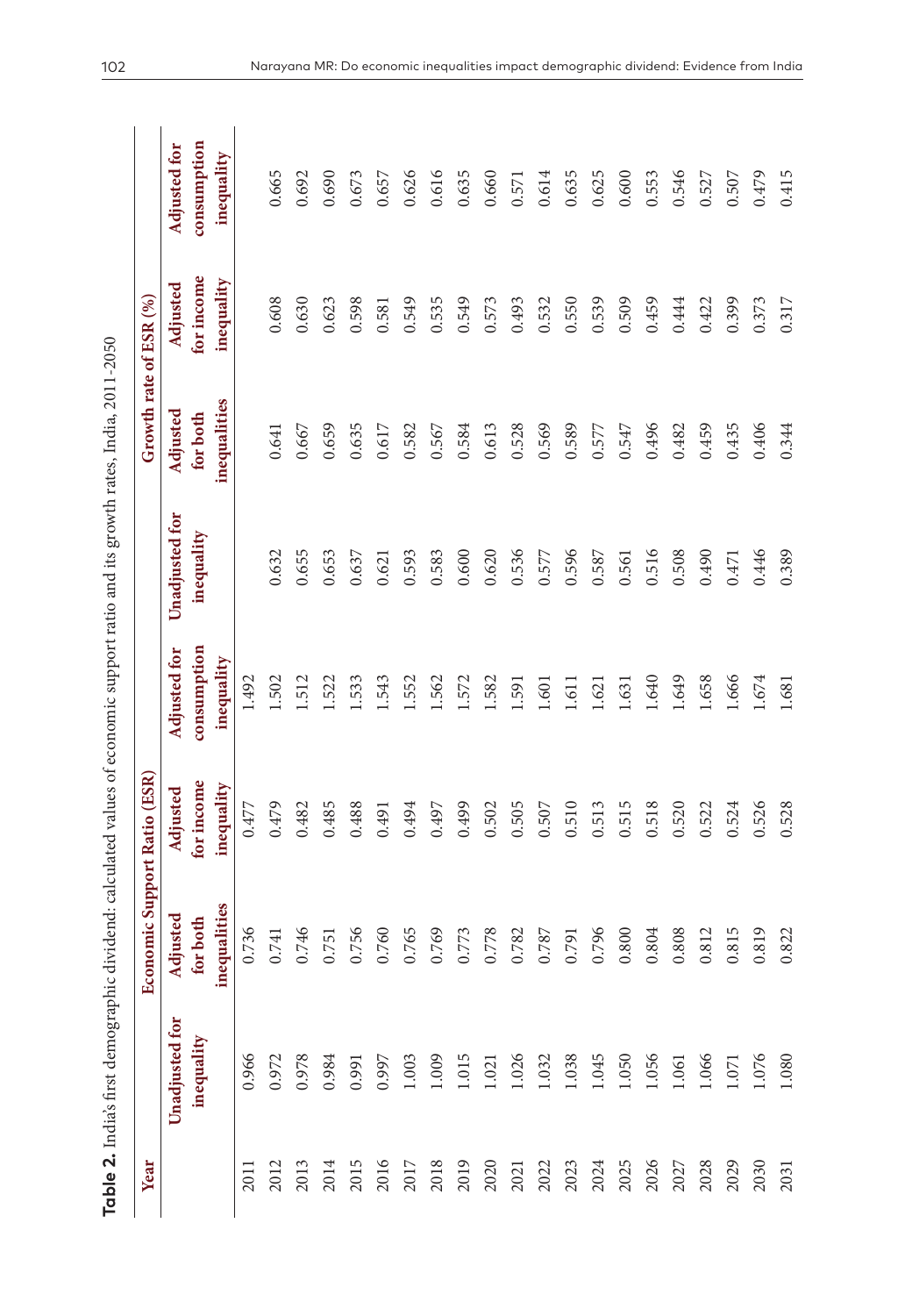| Year |                                                                                                                                                                                                                                                                            | щ                                   | conomic Support Ratio (ESR)          |                                                  |                              | Growth rate of ESR (%)               |                                      |                                                  |
|------|----------------------------------------------------------------------------------------------------------------------------------------------------------------------------------------------------------------------------------------------------------------------------|-------------------------------------|--------------------------------------|--------------------------------------------------|------------------------------|--------------------------------------|--------------------------------------|--------------------------------------------------|
|      | Unadjusted for<br>inequality                                                                                                                                                                                                                                               | inequalities<br>Adjusted<br>forboth | for income<br>inequality<br>Adjusted | consumption<br><b>Adjusted for</b><br>inequality | Unadjusted for<br>inequality | inequalities<br>Adjusted<br>for both | for income<br>inequality<br>Adjusted | consumption<br><b>Adjusted for</b><br>inequality |
| 2032 | 1.084                                                                                                                                                                                                                                                                      | 0.824                               | 0.530                                | 1.688                                            | 0.372                        | 0.327                                | 0.301                                | 0.398                                            |
| 2033 | 1.088                                                                                                                                                                                                                                                                      | 0.827                               | 0.531                                | 1.694                                            | 0.348                        | 0.307                                | 0.281                                | 0.375                                            |
| 2034 | 1.092                                                                                                                                                                                                                                                                      | 0.829                               | 0.532                                | 1.700                                            | 0.315                        | 0.283                                | 0.255                                | 0.344                                            |
| 2035 | 1.095                                                                                                                                                                                                                                                                      | 0.831                               | 0.534                                | 1.705                                            | 0.275                        | 0.252                                | 0.221                                | 0.306                                            |
| 2036 | 1.097                                                                                                                                                                                                                                                                      | 0.833                               | 0.534                                | 1.709                                            | 0.211                        | 0.192                                | 0.163                                | 0.239                                            |
| 2037 | 1.099                                                                                                                                                                                                                                                                      | 0.834                               | 0.535                                | 1.713                                            | 0.189                        | 0.180                                | 0.150                                | 0.219                                            |
| 2038 | 1.101                                                                                                                                                                                                                                                                      | 0.836                               | 0.536                                | 1.716                                            | 0.162                        | 0.163                                | 0.132                                | 0.193                                            |
| 2039 | 1.102                                                                                                                                                                                                                                                                      | 0.837                               | 0.537                                | 1.719                                            | 0.128                        | 0.138                                | 0.106                                | 0.159                                            |
| 2040 | 1.103                                                                                                                                                                                                                                                                      | 0.838                               | 0.537                                | 1.721                                            | 0.086                        | 0.106                                | 0.074                                | 0.117                                            |
| 2041 | 1.103                                                                                                                                                                                                                                                                      | 0.838                               | 0.537                                | 1.722                                            | 0.032                        | 0.054                                | 0.026                                | 0.060                                            |
| 2042 | 1.104                                                                                                                                                                                                                                                                      | 0.838                               | 0.537                                | 1.723                                            | 0.012                        | 0.039                                | 0.010                                | 0.041                                            |
| 2043 | 1.104                                                                                                                                                                                                                                                                      | 0.839                               | 0.537                                | 1.723                                            | $-0.009$                     | 0.023                                | $-0.008$                             | 0.022                                            |
| 2044 | 1.103                                                                                                                                                                                                                                                                      | 0.839                               | 0.537                                | 1.723                                            | $-0.028$                     | 0.012                                | $-0.020$                             | 0.005                                            |
| 2045 | 1.103                                                                                                                                                                                                                                                                      | 0.839                               | 0.537                                | 1.723                                            | $-0.052$                     | $-0.006$                             | $-0.040$                             | $-0.018$                                         |
| 2046 | 1.102                                                                                                                                                                                                                                                                      | 0.838                               | 0.536                                | 1.722                                            | $-0.087$                     | $-0.047$                             | $-0.077$                             | $-0.057$                                         |
| 2047 | 1.101                                                                                                                                                                                                                                                                      | 0.838                               | 0.536                                | 1.721                                            | $-0.088$                     | $-0.045$                             | $-0.074$                             | $-0.058$                                         |
| 2048 | 1.100                                                                                                                                                                                                                                                                      | 0.838                               | 0.536                                | 1.720                                            | $-0.093$                     | $-0.047$                             | $-0.076$                             | $-0.064$                                         |
| 2049 | 1.099                                                                                                                                                                                                                                                                      | 0.837                               | 0.535                                | 1.719                                            | $-0.105$                     | $-0.059$                             | $-0.089$                             | $-0.075$                                         |
| 2050 | 1.097                                                                                                                                                                                                                                                                      | 0.836                               | 0.535                                | 1.717                                            | $-0.125$                     | $-0.076$                             | $-0.108$                             | $-0.094$                                         |
|      | Note: all calculations are based on constancy of age profiles of per capita labour income and consumption unadjusted for inequalities in Fig. 7<br>Source: calculated by the author in the framework of equations (8) and (9)<br>and adjusted for inequalities in 2011-12. |                                     |                                      |                                                  |                              |                                      |                                      |                                                  |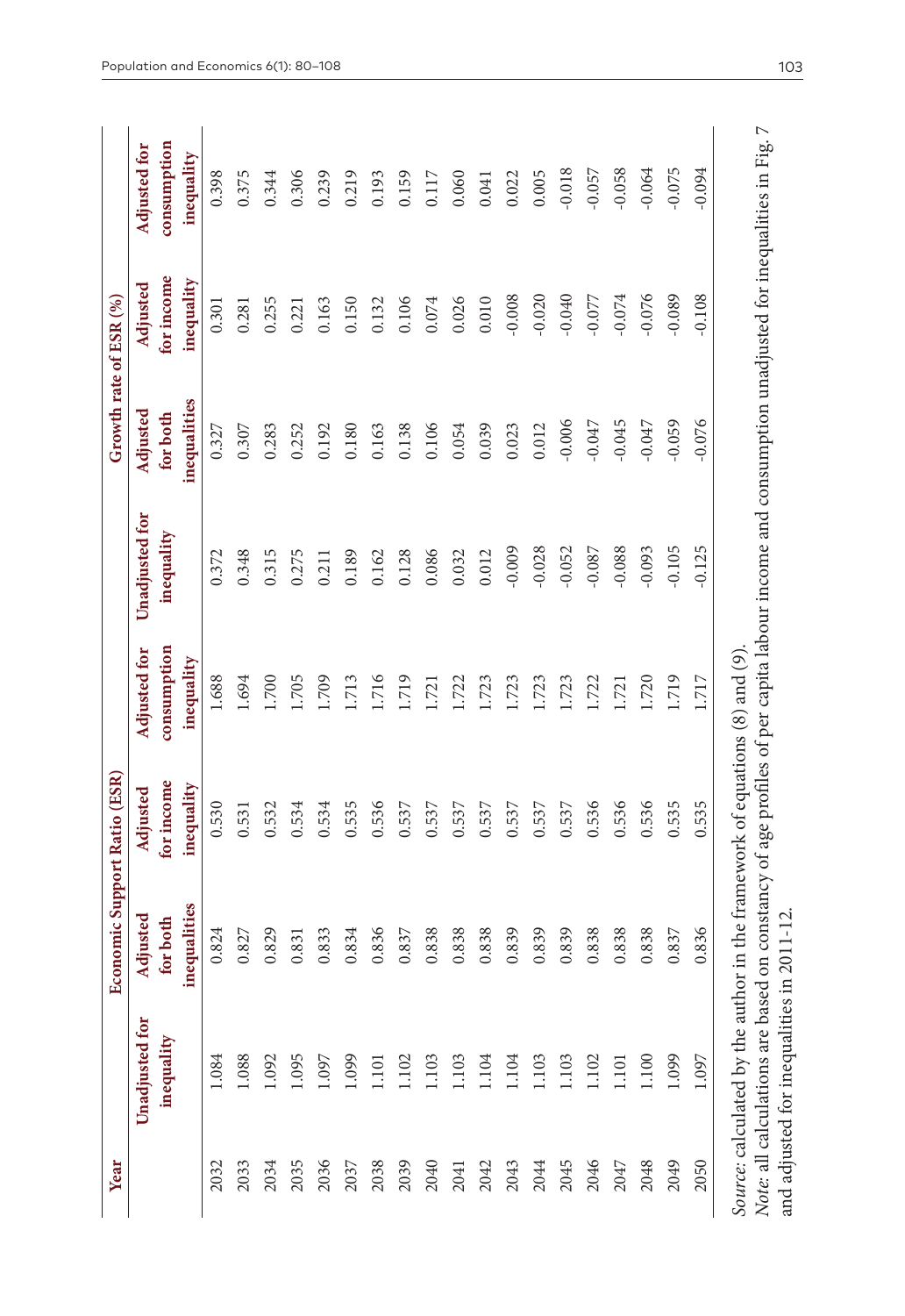

**Figure 1.** Total population of India, 1950-2100. *Source*: author's calculations based on United Nations (2019) data.



**Figure 2.** Age structure transition, India, 1950-2100. *Source*: author's calculations based on United Nations (2019) data.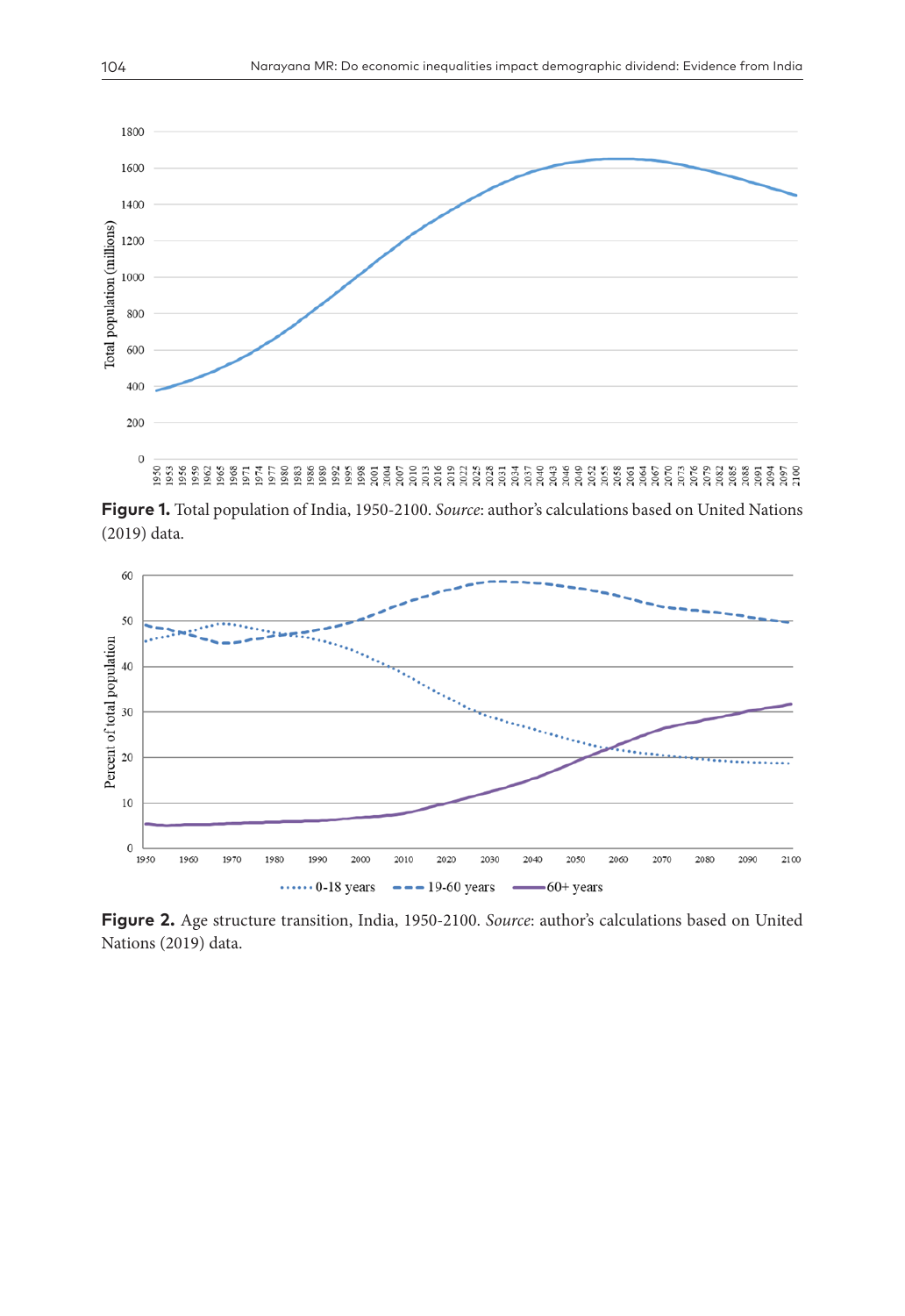

**Figure 3.** Dependency transition, India, 1950-2100. *Source*: author's calculations based on United Nations (2019) data.



**Figure 4.** Age profiles of per capita labour income and consumption, India, 2004-05 and 2011-12. *Source*: author's calculations.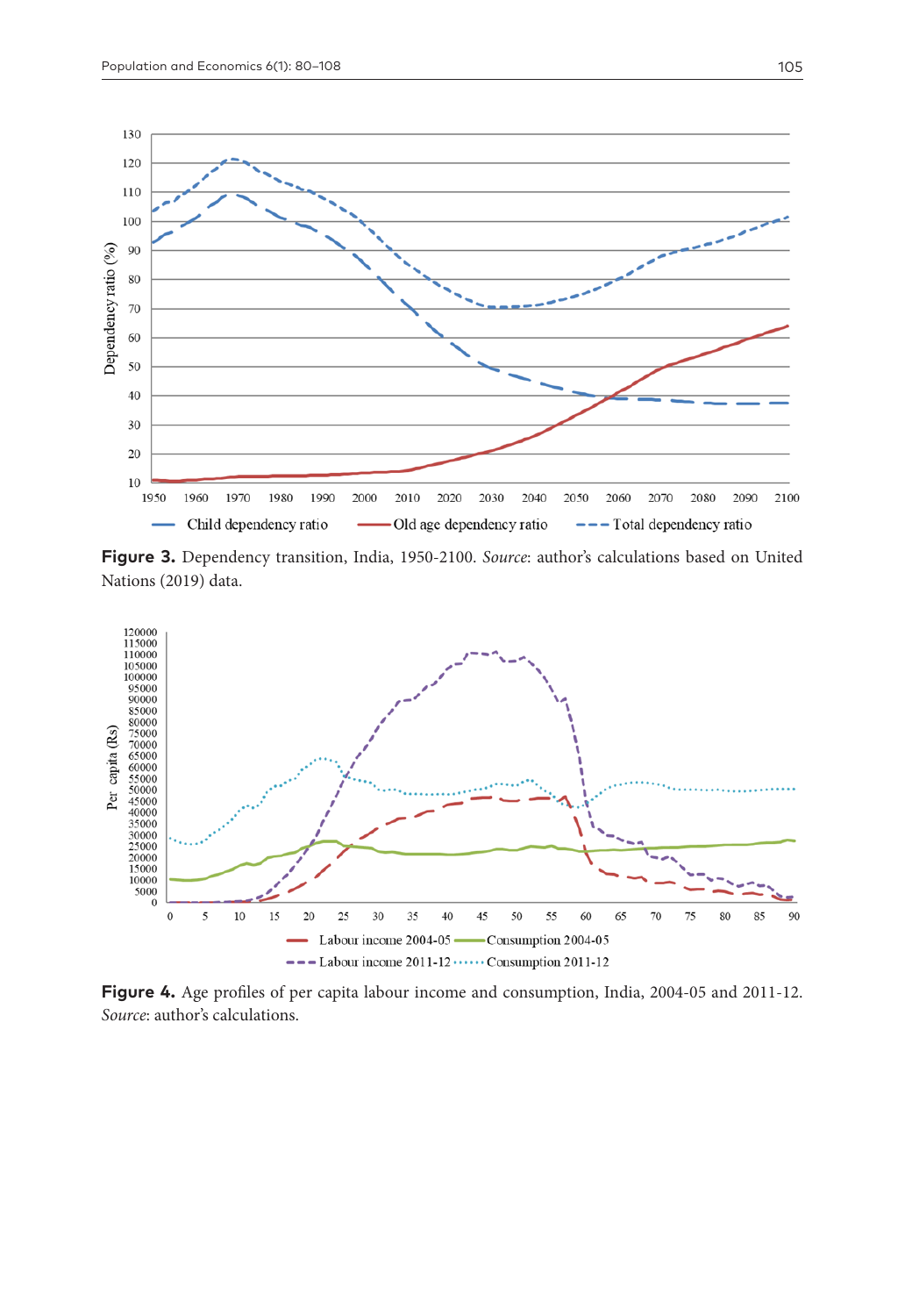

**Figure 5.** Age-specific Gini coefficient for per capita labour income, India, 2004-05 and 2011-12. *Source*: author's calculations.



Figure 6. Age-specific Gini coefficients for per capita consumption, India, 2004-05 and 2011-12. *Source*: author's calculations.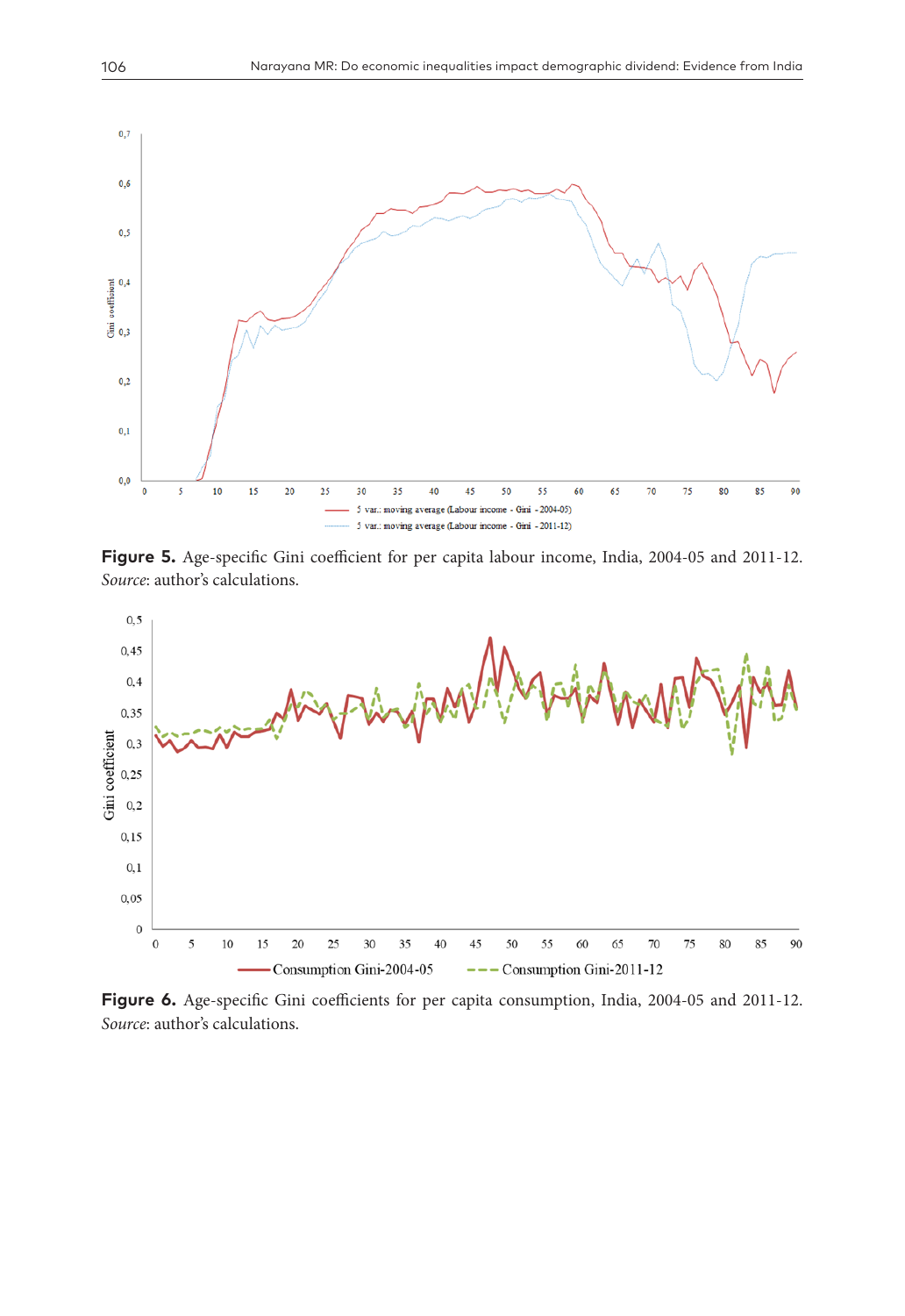

Figure 7. Inequality-adjusted per capita age profiles of labour income and consumption, India, 2004-05 and 2011-12. *Source*: author's calculations.



**Figure 8.** Growth effects of inequality through FDD, India, 2006-2050. *Source*: author's calculations.